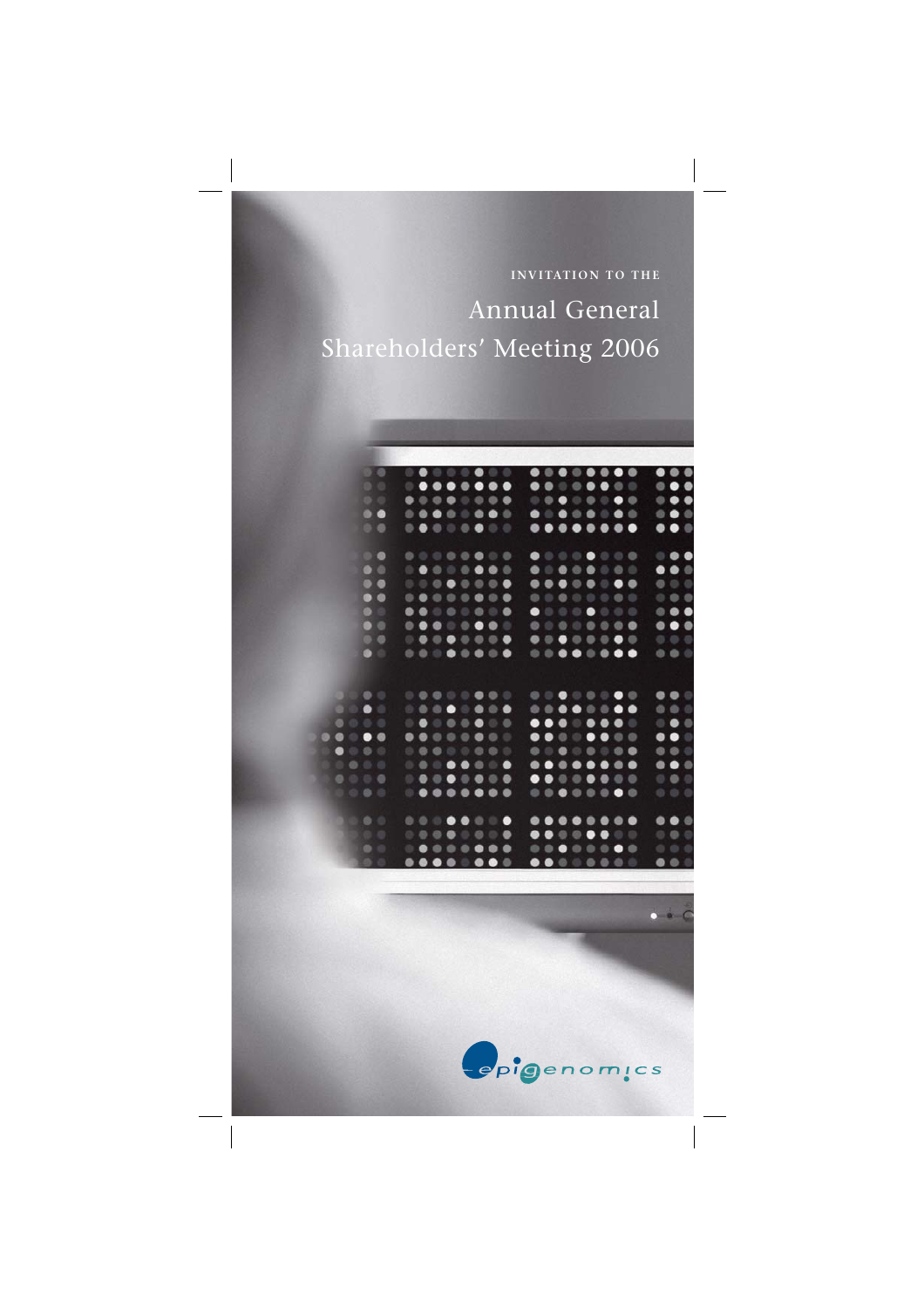Dear Shareholder, we invite you to attend the Annual General Shareholders' Meeting of Epigenomics AG on Monday, July 10, 2006, at 11.00 a.m., on the premises of Deutsche Bank AG, Unter den Linden 13-15 (entrance Charlottenstrasse), 10117 Berlin, Germany.



**ISIN: DE000A0BVT96/ SECURITY IDENTIFICATION NUMBER: A0BVT9**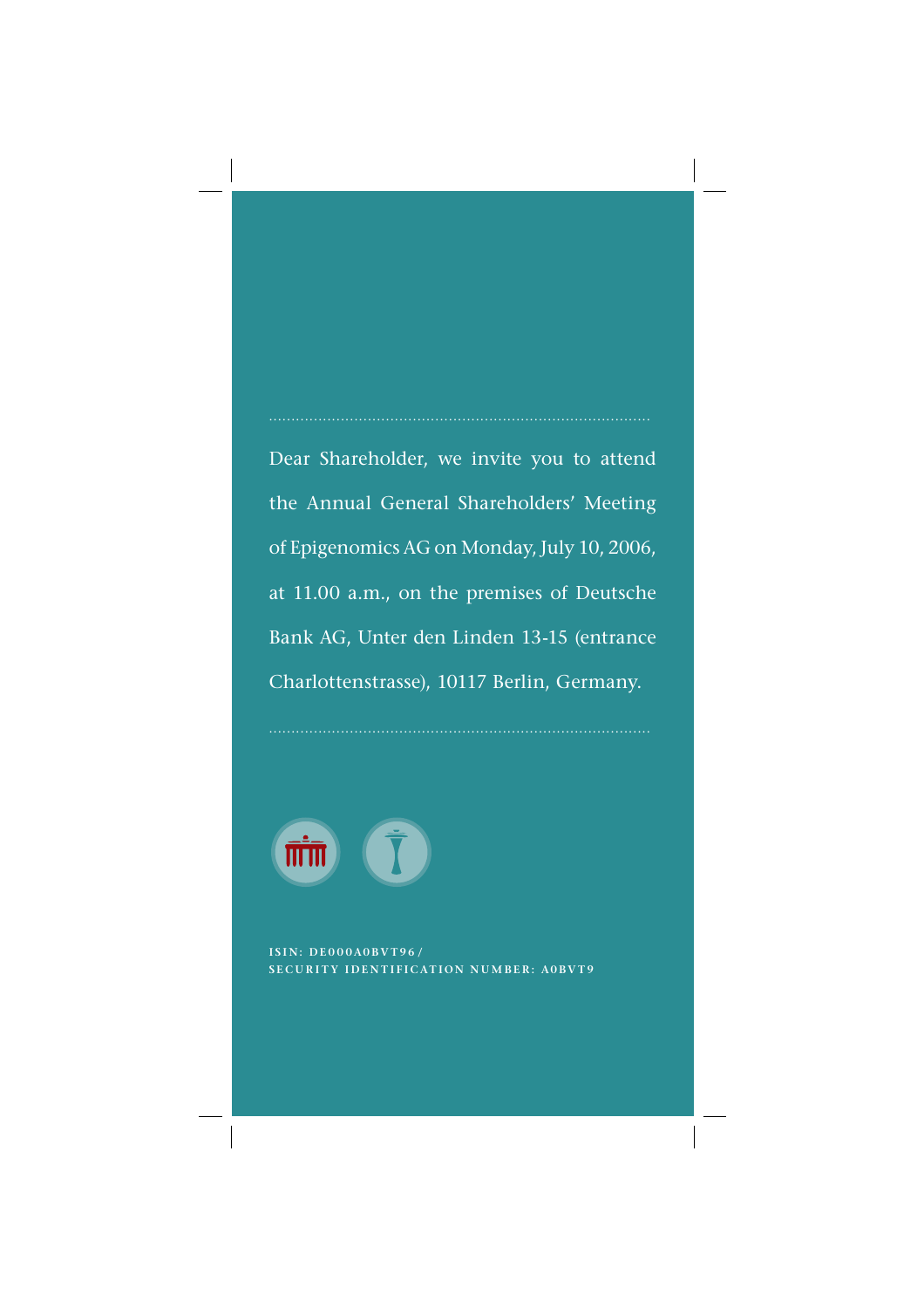### Agenda

.......................................................................................

1

1. Presentation of the approved annual financial statements and the approved consolidated financial statements for fiscal year ended December 31, 2005, as well as the **management report of Epigenomics AG and group management report, together with the report of the Super**visory Board for fiscal 2005

 The aforementioned documents can be inspected in the Internet at http://www.epignomics.com/en/investor\_relations/Financial Information/ and in the offices of Epigenomics AG, Kleine Präsidentenstrasse 1, 10178 Berlin, Germany, from the day of the convocation of the meeting. Upon request, every shareholder will promptly receive a copy of these documents free of charge.

### 2. Ratification of the actions of the Executive Board for **fi scal 2005**

 The Executive Board and the Supervisory Board propose that the actions of the Executive Board in fiscal 2005 be ratified.

### **3. Ratification of the actions of the Supervisory Board** for fiscal 2005

 The Executive Board and the Supervisory Board propose that the actions of the Supervisory Board in fiscal 2005 be ratified.

#### **4. Elections to the Supervisory Board**

 According to Sections 95, 96 para. 1 of the German Stock Corporation Act ("AktG") and § 10 (1) of the Articles of Association, the Supervisory Board consists of six members, that are elected by the Annual General Shareholders' Meeting. The term of all current Supervisory Board members expires with the end of the Annual General Shareholders' Meeting on July 10, 2006. Therefore, the six members of the Supervisory Board have to be reelected.

 The Annual General Shareholders' Meeting is not bound by any proposals.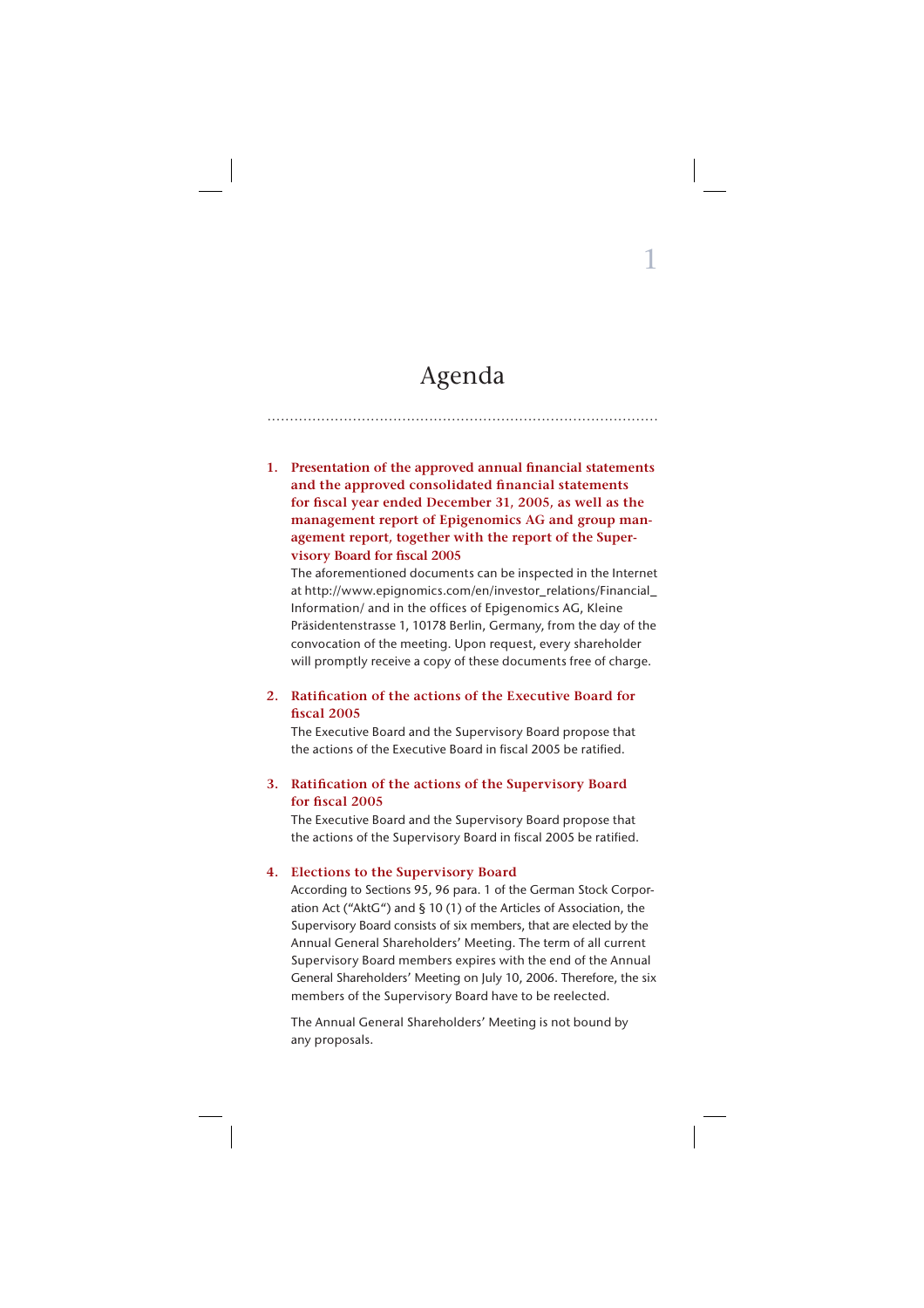Therefore, the Supervisory Board proposes that the following persons shall be elected as members of the Supervisory Board until the end of the Annual General Shareholders' Meeting that decides on the ratification of the actions of the Supervisory Board for the second fiscal year after the start of the term:

a) Prof. Dr. Dr. h.c. Rolf Krebs

 Former speaker of the management board of Boehringer Ingelheim GmbH, with residence in Mainz, Germany

 Prof. Dr. Dr. h.c. Krebs is a member of the following supervisory boards that have to be created by virtue of law or of other comparable boards with supervisory function of business companies in Germany or abroad:

supervisory boards that have to be created by virtue of law

- Ganymed Pharmaceuticals AG, Mainz, Germany
- Merz KGaA and Merz Pharma KGaA, Frankfurt am Main, Germany

 comparable boards with supervisory function of business companies in Germany or abroad

- Air Liquide S.A., Paris, France
- E. Merck OHG, Darmstadt, Germany
- b) Mr. Bruce Carter, Ph.D.

 President & CEO of ZymoGenetics Inc., with residence in Seattle, WA, U.S.A.

 Mr. Carter is a member of the following supervisory boards that have to be created by virtue of law or of other comparable boards with supervisory function of business companies in Germany or abroad:

 supervisory boards that have to be created by virtue of law • None

 comparable boards with supervisory function of business companies in Germany or abroad

- Biolmage A/S, Copenhagen, Denmark
- Renovis Inc., California, U.S.A.
- ARK Therapeutics Group plc, London, U.K.
- c) Prof. Dr. Dr. Uwe Bicker

 Associated professor at the Ruprecht-Karls-Universität Heidelberg, with residence in Bensheim-Auerbach, Germany

 Prof. Dr. Dr. Bicker is a member of the following supervisory boards that have to be created by virtue of law or of other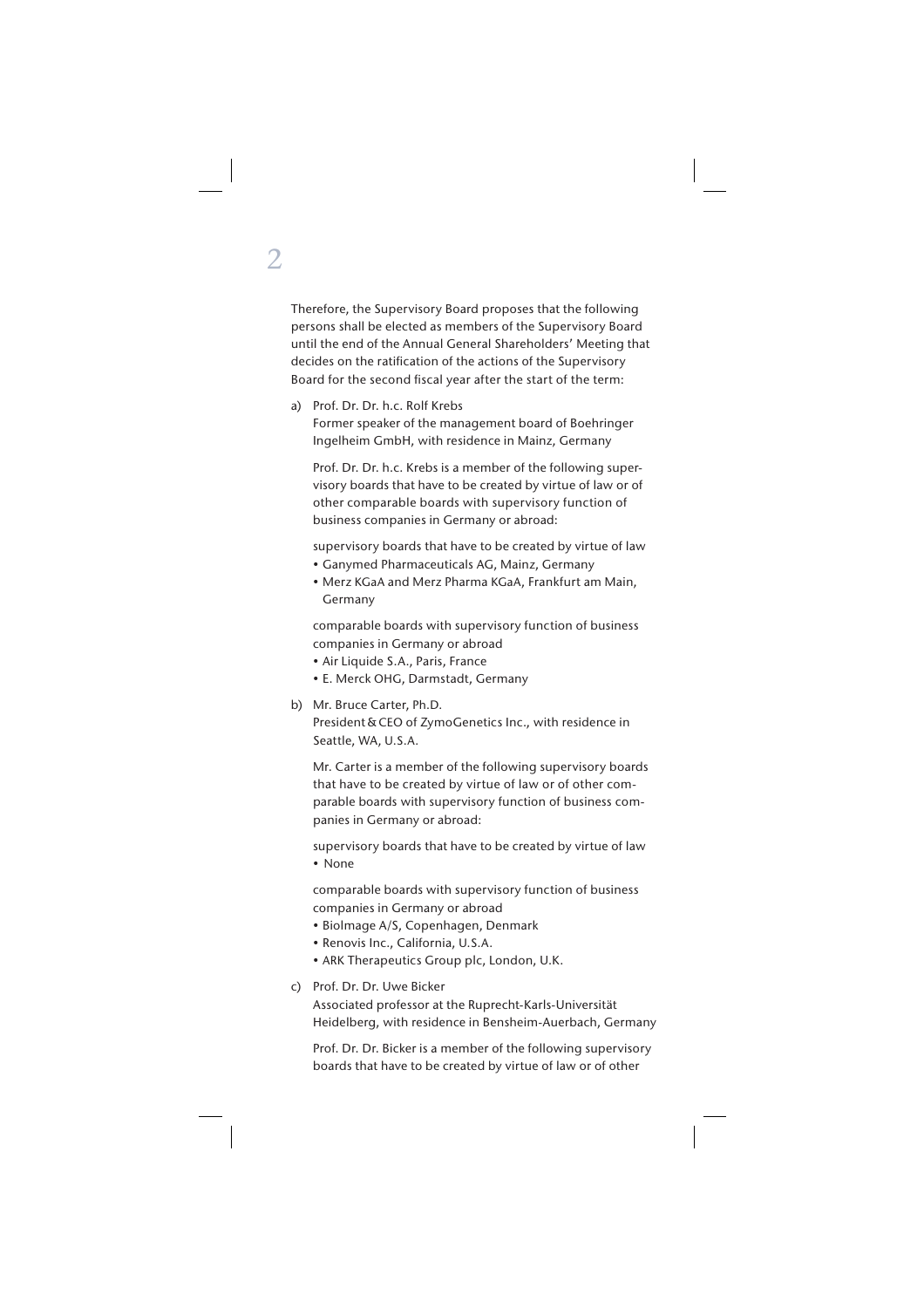comparable boards with supervisory function of business companies in Germany or abroad:

supervisory boards that have to be created by virtue of law

- Dade Behring Marburg GmbH, Marburg, Germany (chairman of the supervisory board),
- Future Capital AG, Frankfurt am Main, Germany
- Definiens AG, Munich, Germany

 comparable boards with supervisory function of business companies in Germany or abroad

- Cambridge Antibody Technology Ltd., Cambridge, U.K. (nonexecutive director of the board)
- d) Prof. Dr. Günther Reiter

 Professor at the European School of Business in Reutlingen, with residence in Pfullingen, Germany

 Prof. Dr. Reiter is a member of the following supervisory boards that have to be created by virtue of law or of other comparable boards with supervisory function of business companies in Germany or abroad:

 supervisory boards that have to be created by virtue of law • Frankoniawert AG, Würzburg, Germany

 comparable boards with supervisory function of business companies in Germany or abroad

• None

### e) Dr. Ann Clare Kessler

 Consultant of companies active in the biotechnological sector, former Head of Global Project Management and Head of Exploratory Research, Hoffmann-La Roche, with residence in San Diego, CA, U.S.A.

 Dr. Kessler is a member of the following supervisory boards that have to be created by virtue of law or of other comparable boards with supervisory function of business companies in Germany or abroad:

 supervisory boards that have to be created by virtue of law • None

 comparable boards with supervisory function of business companies in Germany or abroad

• MedGenesis Therapeutix, Victoria, Canada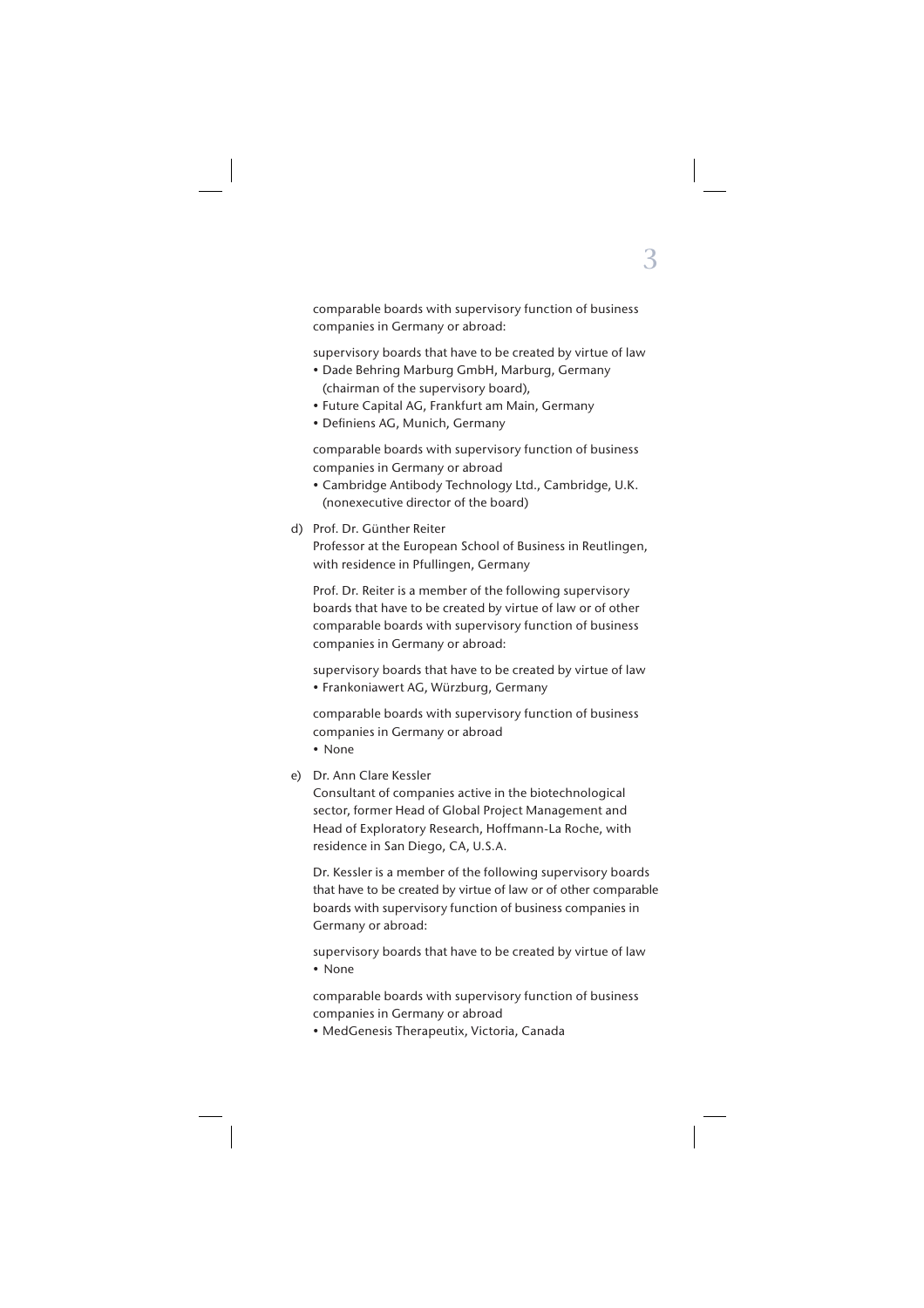#### f) Herr Günter Frankenne

 Managing partner of STRATCON Strategy Consulting - Health Care, with residence in Berg near Neumarkt, Germany

 Mr. Frankenne is a member of the following supervisory boards that have to be created by virtue of law or other comparable boards with supervisory function of business companies in Germany or abroad:

supervisory boards that have to be created by virtue of law

- Concentro AG, Nuremberg, Germany (chairman)
- KeyNeurotek AG, Magdeburg, Germany (chairman)
- LCG LifeScience Consulting Group International AG, Leimen, Germany (chairman)
- November AG, Erlangen, Germany
- Verbena AG, Berg near Neumarkt, Germany

 comparable boards with supervisory function of business companies in Germany or abroad

- Virologik GmbH, Erlangen, Germany (chairman of the advisory board)
- iMTM GmbH, Magdeburg, Germany (member of the advisory board)
- **5. Resolution regarding the authorization to issue share options in connection with the Share Option Program 06-10, the creation of a conditional capital in order to**  fulfill the share options issued under the Share Option **Program 06-10 and the corresponding amendment of the Articles of Association**

 The Executive Board and the Supervisory Board propose to adopt the following resolutions:

### **A. Conditional Capital V; Authorization to issue share options, Share Option Program 06-10**

1. Conditional capital increase "

 The share capital of the Company shall be increased conditionally by up to EUR 647,679.00 by issuance of up to 647.679 of bearer shares of Common Share with a calculatory par value of EUR 1.00 per share (Conditional Capital V).

2. Authorization to issue subscription rights

 The Executive Board of the Company is authorized until the expiration of December 31, 2010, to issue subscription rights with respect to shares in the Company in one or more annual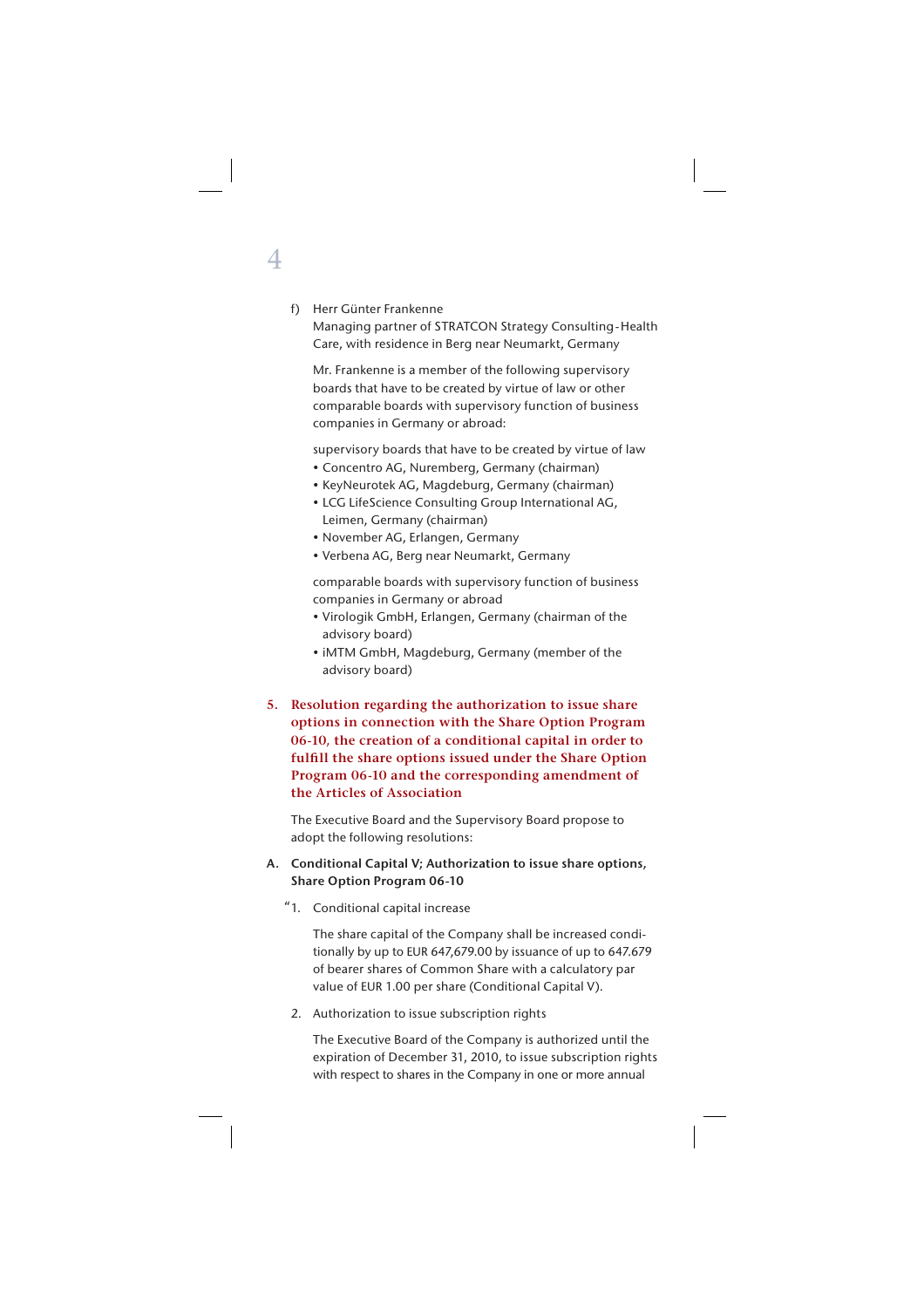tranches in favor of beneficiaries according to the conditions set out hereafter, but not before the Conditional Capital V becomes effective by registration in the commercial register ("Share Option Program 06-10").

 The Supervisory Board of the Company is exclusively competent for the issuance of subscription rights in favor of beneficiaries that are members of the Executive Board of the Company.

 The Executive Board and the Supervisory Board are free to decide on the granting of subscription rights ("If") and (within the maximum limits set forth hereinafter) regarding the scope of the subscription rights, to the extent there are no other contractual commitments vis-à-vis beneficiaries.

The Company can choose to fulfill subscription rights that have been validly exercised by either using the Conditional Capital V according to No. 1 or by transferring its own shares, acquired based on an authorization by the Annual General Shareholders' Meeting to acquire own shares, as the case may be.

3. Tranches

 During the term of the Share Option Program 06-10, certain quantities of subscription rights (tranches) can be issued one or several times per year to beneficiaries from the total volume of the Share Option Program, corresponding to the amount of the Conditional Capital V according to No. 1. The minimum number of exercised options per person is 1,000 per exercise.

- 4. Beneficiaries, distribution of total volume
	- a) The beneficiaries are
		- aa) the members of the Executive Board of the Company (group 1);
		- bb) the employees of the Company and of subordinated affiliated companies within the meaning of Section 15 et seq. AktG, but excluding the members of the Executive Board of subordinated affiliated companies (group 2).
	- b) From the total volume of the Share Option Program 06-10, the distribution shall be as follows:
		- group 1 beneficiaries altogether: maximum of 69.5% (i. e. altogether maximum of 450,000 subscription rights);
		- group 2 beneficiaries altogether: maximum of 30.5% (i. e. altogether maximum of 197,679 subscription rights).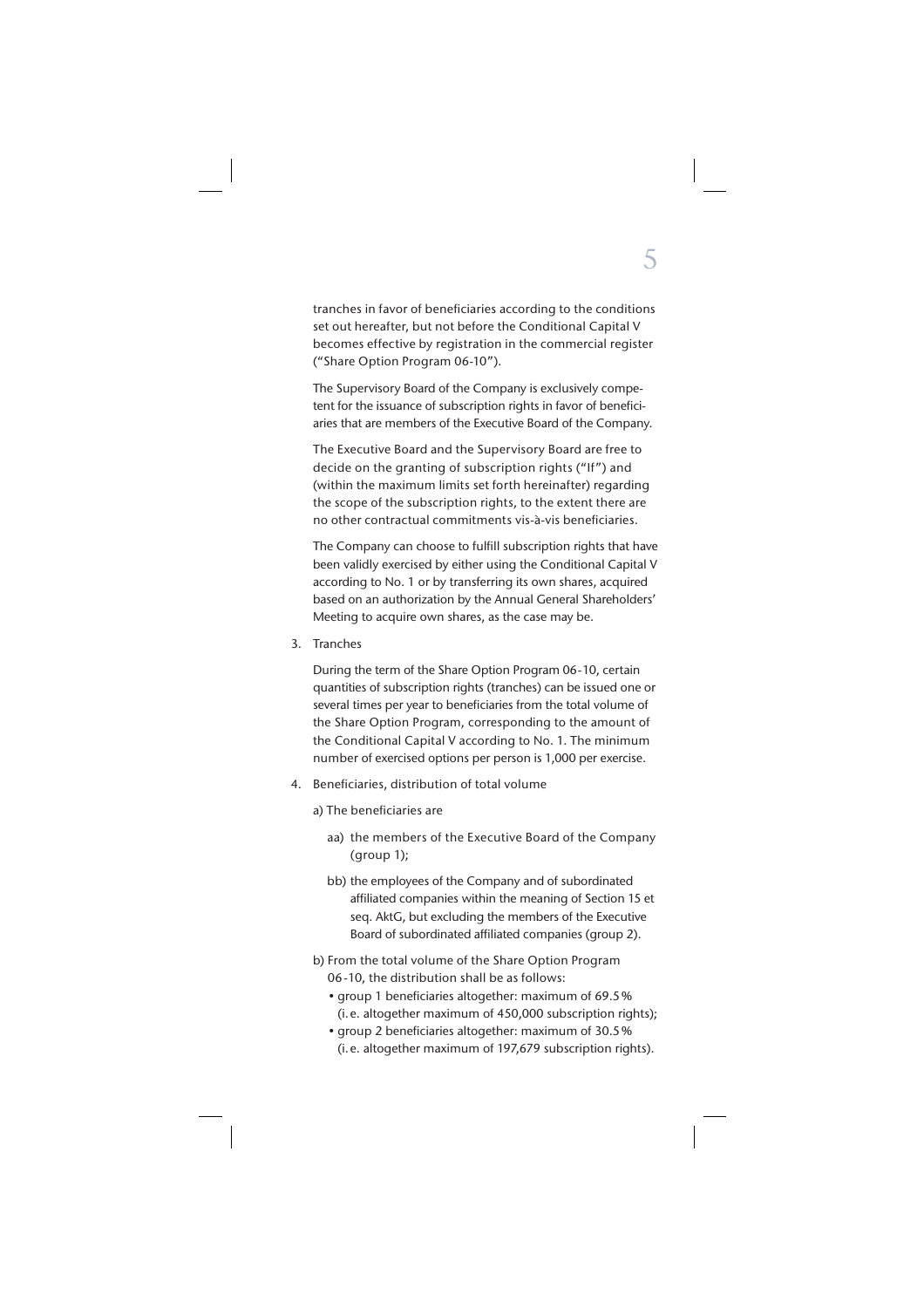#### 5. Issuance period

6

The first issuance of subscription rights (first tranche) shall take place at the earliest after registration of the Conditional Capital V in the commercial register. Otherwise, the Executive Board or, respectively, the Supervisory Board, shall decide on the point of time of the issuance of subscription rights.

6. Exercise periods

 The subscription rights can only be exercised during certain exercise periods. The exercise periods start, respectively, with the first stock exchange trading day

- after the Annual General Shareholders' Meeting of the Company;
- after the publication of the quarterly report of the Company for the first quarter of the respective fiscal year;
- after the publication of the quarterly report of the Company for the second quarter of the respective fiscal year:
- after the publication of the quarterly report of the Company for the third quarter of the respective fiscal year;
- after the publication of the quarterly report of the Company for the fourth quarter of the respective fiscal year.

 Each exercise period encompasses 20 stock exchange trading days, i. e. it ends with the expiration of the twentieth stock exchange trading day following the event triggering the respective exercise period. With respect to stock exchange trading days, the Frankfurt stock exchange shall be relevant.

- 7. Vesting
	- a) The subscription rights in every tranche shall vest for the group 2 beneficiaries as follows:
		- aa) one-third of the subscription rights issued in one tranche shall vest one year after the issuance of the subscription rights of such tranche (the relevant point in time for the issuance of the subscription rights according to this Share Option Program 06-10 is always the date of the written information on the issuance of the subscription rights of the respective tranche to the beneficiary by the Executive Board or the Supervisory Board);
		- bb) a further one-third of the subscription rights issued in one tranche shall vest two years after the issuance of the subscription rights of such tranche and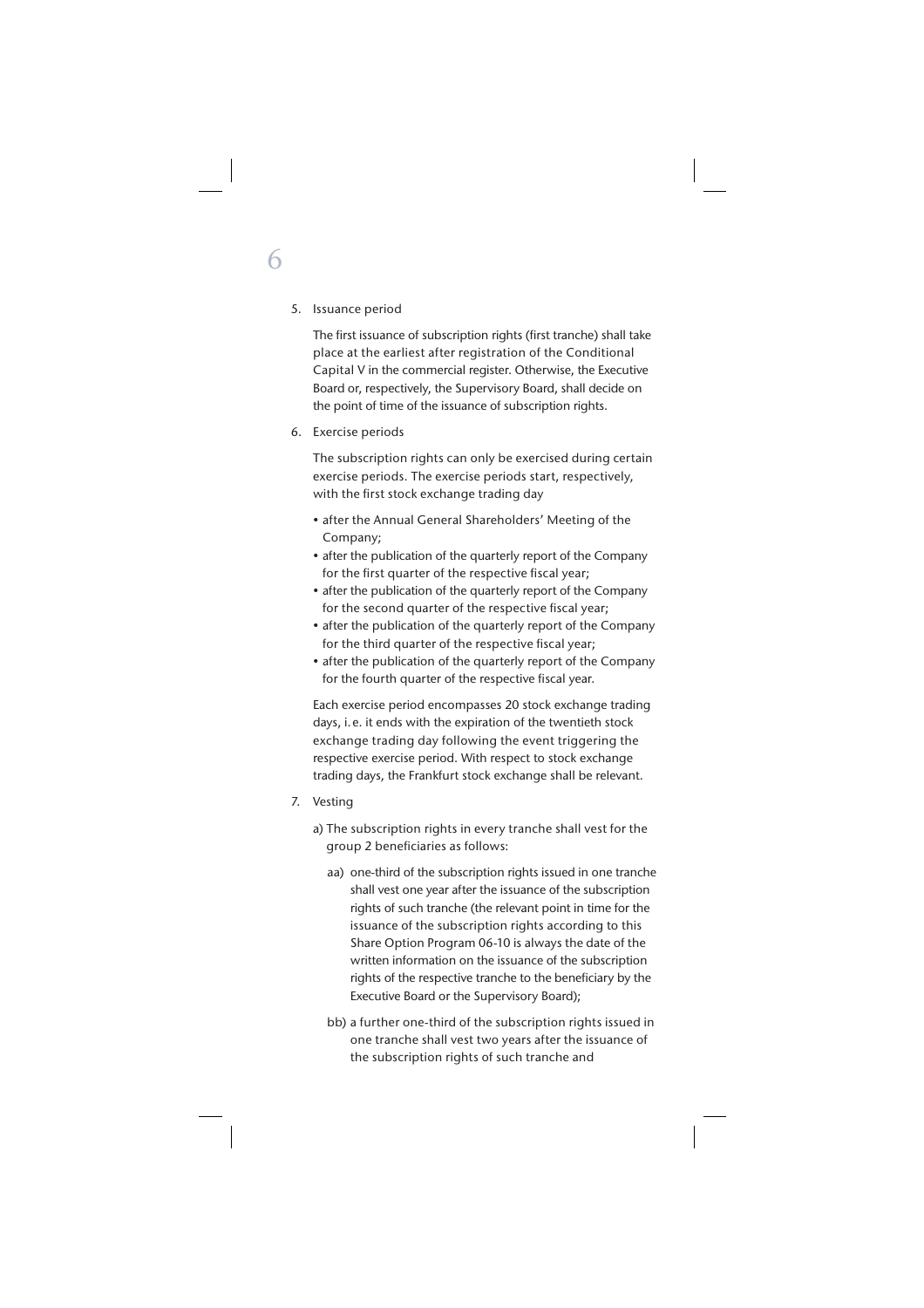cc) a further one-third of the subscription rights issued in one tranche shall vest three years after the issuance of the subscription rights of such tranche.

 For the calculation of the vesting of the issued subscription rights, fractions shall generally be truncated to the next lower whole number.

- b) The subscription rights of every tranche shall vest completely or partially for group 1 beneficiaries, if and to the extent that the Supervisory Board of the Company declares such vesting of subscription rights vis-à-vis a group 1 beneficiary in compliance with the rules set out hereinafter.
	- aa) The declaration of vesting of subscription rights vis-àvis a group 1 beneficiary by the Company's Supervisory Board requires a corresponding prior resolution by the Supervisory Board. The Supervisory Board adopts its decision regarding the "If" and the extent of the vesting of subscription rights of a group 1 beneficiary at its free discretion taking into account the individual services of the individual beneficiary and the development of the Company. With the exception of the regulation in c) below, no beneficiary shall have a claim regarding the vesting within certain periods of time.
	- bb) The Supervisory Board can declare the complete or partial vesting of subscription rights issued in one tranche in favor of group 1 beneficiaries at any time after the issuance of these subscription rights.
- c) In case that the Supervisory Board does not decide on the vesting vis-à-vis one or more of the group 1 beneficiaries, the subscription rights of every tranche shall vest for group 1 beneficiaries as follows:
	- aa) one-third of the subscription rights issued in one tranche shall vest one year after the issuance of the subscription rights of such tranche (the relevant point in time for the issuance of the subscription rights according to this Share Option Program 06-10 is always the date of the written information on the issuance of the subscription rights of the respective tranche to the beneficiary by the Executive Board or the Supervisory Board);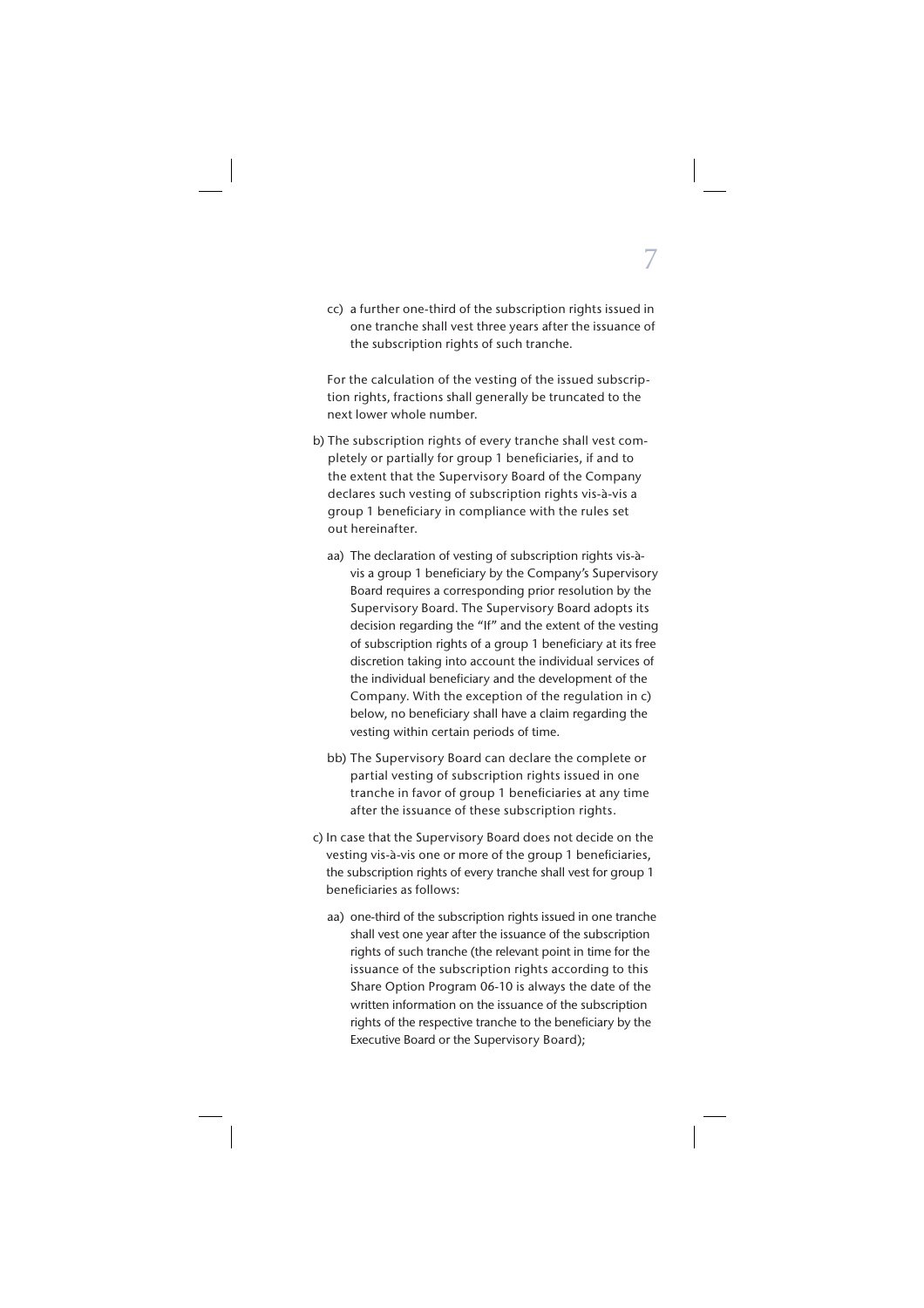- bb) a further one-third of the subscription rights issued in one tranche shall vest two years after the issuance of the subscription rights of such tranche and
- cc) a further one-third of the subscription rights issued in one tranche shall vest three years after the issuance of the subscription rights of such tranche.
- d) Any expiration of vested subscription rights is limited to the instances expressly set out in Nos. 13 b) and c), 14 and 15.
- 8. Waiting period

 Subscription rights of each tranche can be exercised for the first time after their vesting according to the preceding No. 7 and after expiration of the waiting period. The waiting period starts with the issuance of the subscription rights of a tranche and ends two years after the issuance of the subscription rights of such tranche.

 The restriction of the exercise of the subscription rights to certain exercise periods (No. 6) and subject to the compliance with all exercise conditions (Nos. 11 through 13) shall remain unaffected by the expiration of the waiting period.

9. Term of the subscription rights

 The term of the subscription rights of every tranche begins with the issuance of the subscription rights of such tranche and ends with the expiration of seven years after the issuance of the subscription rights of such tranche.

- 10. Subscription proportion
	- a) Each individual subscription right entitles the beneficiary to subscribe to one bearer share of Common Share of the Company with a capital share in the nominal value of EUR 1.00 against payment of the exercise price.
	- b) In case the total number of shares changes after the issuance of subscription rights according to this Share Option Program 06-10 (the "Change") without a corresponding accrual or decrease of funds (for instance due to a capital increase from the Company's own resources, a capital reduction or a new partitioning of the share capital), then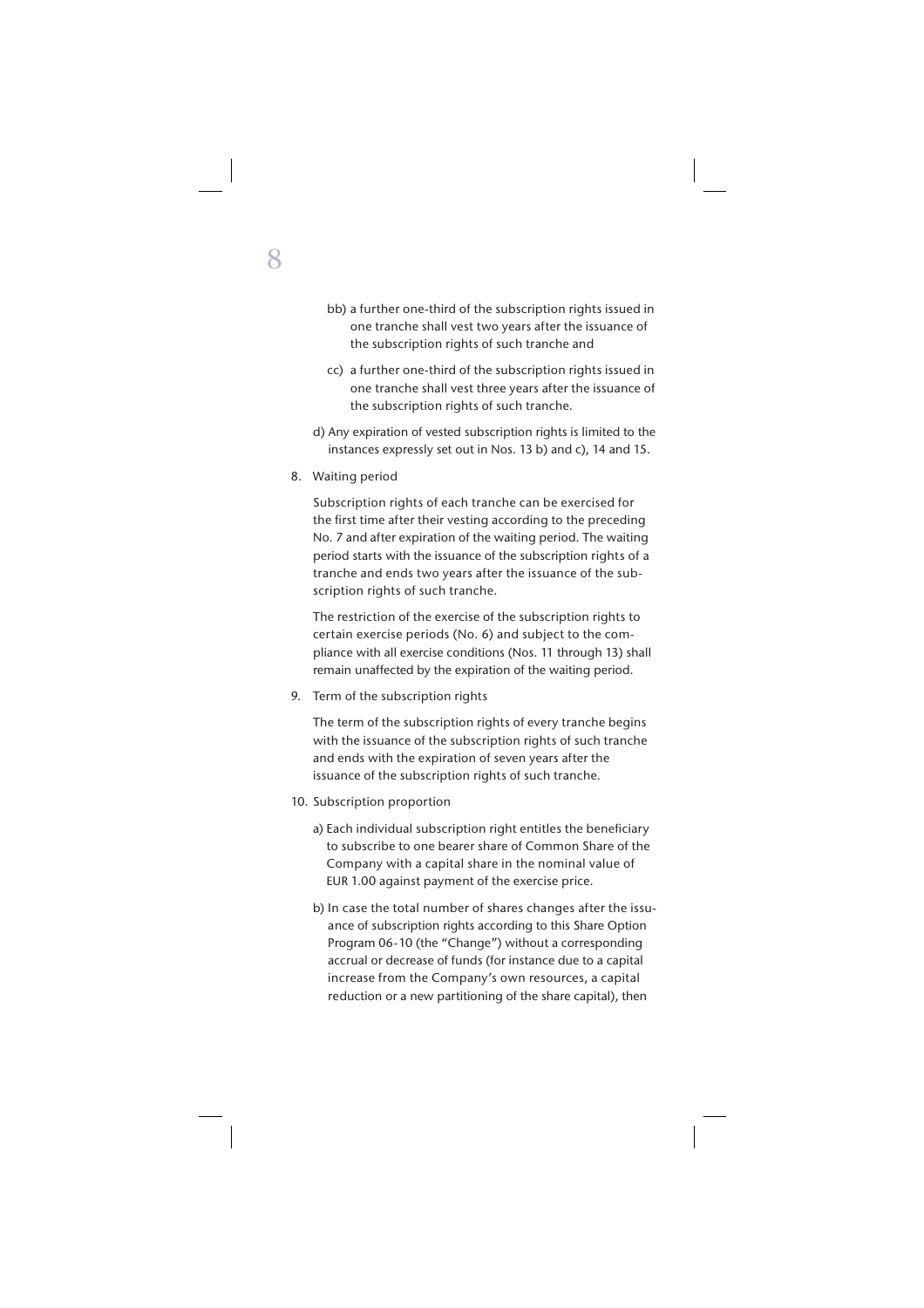- aa) either the number of shares to which an issued or nonissued subscription right entitles (the "subscription ratio"), is amended in the same proportion of the total number of shares before the amendment compared with the total number of shares after the amendment,
- bb) or the number of subscription rights is amended in the same proportion of the total number of shares before the amendment compared with the total number of shares after the amendment, while maintaining or creating a subscription ratio of one share for every subscription right.

 In these cases, the exercise price for every share shall change in a reciprocal manner. The Executive Board is entitled, with the consent of the Supervisory Board, to chose and implement one of the adjustment methods set out in lit. b) aa) and bb). In case of a capital increase from the Company's own resources, the existing Conditional Capital V required for securing the subscription rights shall increase in the same proportion as the share capital (Section 218 AktG). Thus, when exercising his subscription right, any beneficiary will dispose of such additional number of shares, as if he had already exercised his subscription right at the time of the capital increase from company funds.

- c) If, as a consequence of a change of the subscription ratio, fractions of shares (in case of the exercise of subscription rights) or fractions of subscription rights (in case of an adjustment of the subscription amount) would arise, a truncation to the next lower whole number of shares or, respectively, subscription rights, shall be performed. The subscription right regarding the fraction of the share or the subscription right affected by the truncation shall expire without compensation.
- d) At the occurrence of other events having a comparable effect as the events of "Change" set out in lit. b), the exercise price, the subscription ratio or the number of subscription rights can be adjusted according to Section 317 BGB based on equitable discretion by the auditor(s) of the Company and thus be determined anew.
- e) The Company is obliged to notify the beneficiaries in writing without undue delay on any "Changes" and any adjustments resulting therefrom as well as the effective date from which these adjustments shall apply.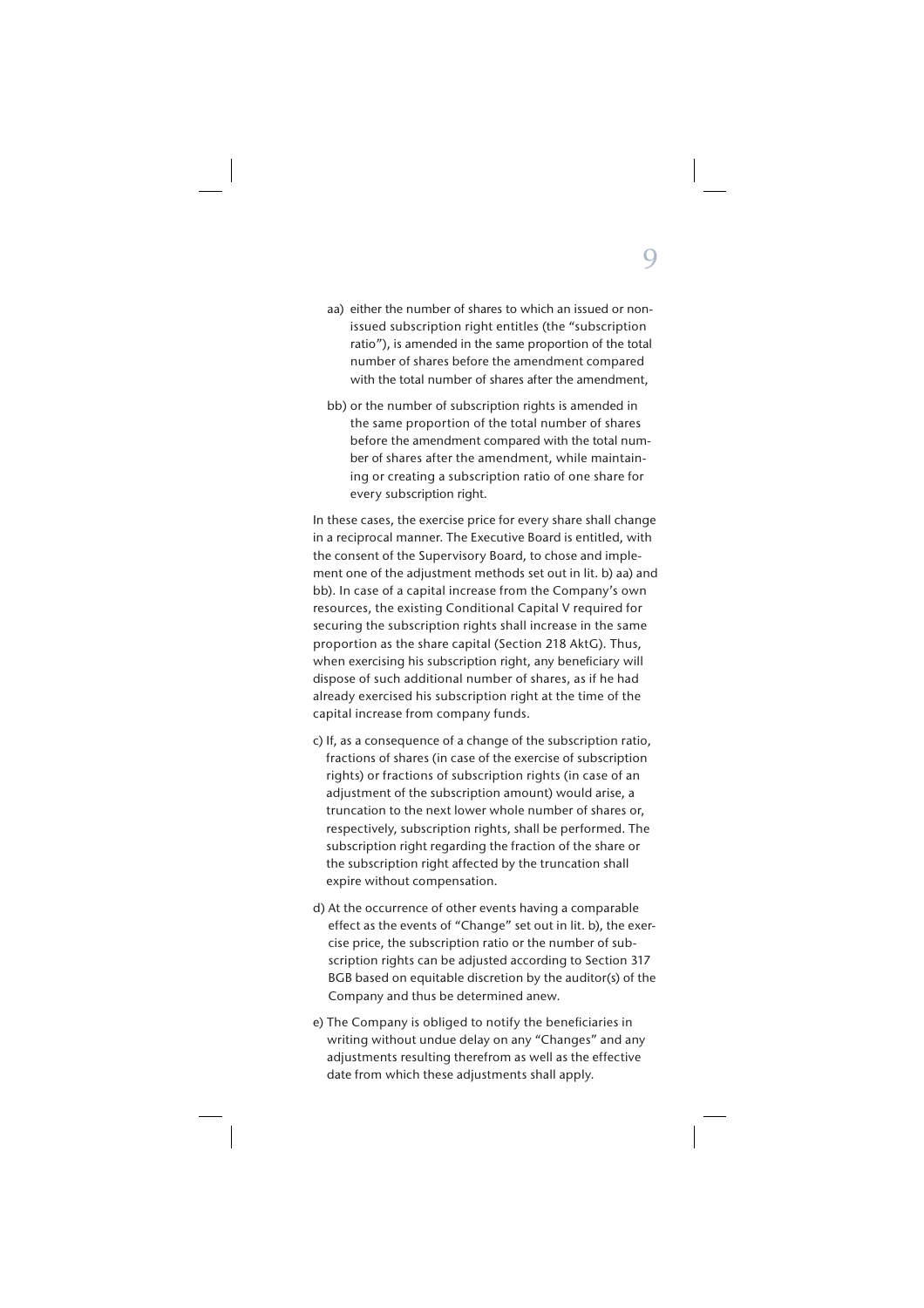# 10

### 11. Exercise price

 The subscription rights can only be exercised against payment of the exercise price to the Company.

 The exercise price corresponds to the average stock exchange price, increased by 10 %, at the end of the trading day on the 20 stock exchange trading days preceding the issuance of the subscription rights in the electronic trading system Exchange Electronic Trading (XETRA) at least, however, the final stock exchange price of the share on the day the subscription rights were issued ("market value" or "fair market value").

 If applicable, the exercise price shall be adjusted according to No. 10 b) through d).

12. Performance target

 Furthermore, the subscription rights regarding a tranche, that can be exercised, respectively, after the vesting according to No. 7 has occurred and after expiration of the waiting period according to No. 8, can only be exercised in case the average share price of the Company's share has reached or surpassed the payable exercise price at least once within the period between the issuance of the subscription rights of this tranche and the exercise of these subscription rights (performance target). For this purpose, the share price in the electronic trading system Exchange Electronic Trading (XETRA) shall apply.

- 13. Expiration upon termination of the employment or work contract
	- a) Any subscription rights of a beneficiary that have not yet vested according to No. 7 expire without compensation in any case upon termination of the employment or work contract with the beneficiary, irrespective of the reason for such termination. The expiration date is the day on which the employment or work contract ends.
	- b) Subscription rights that had already vested or will still vest prior to the expiration date, but have not or could not have been exercised by the respective beneficiaries until the expiration date, shall remain unaffected if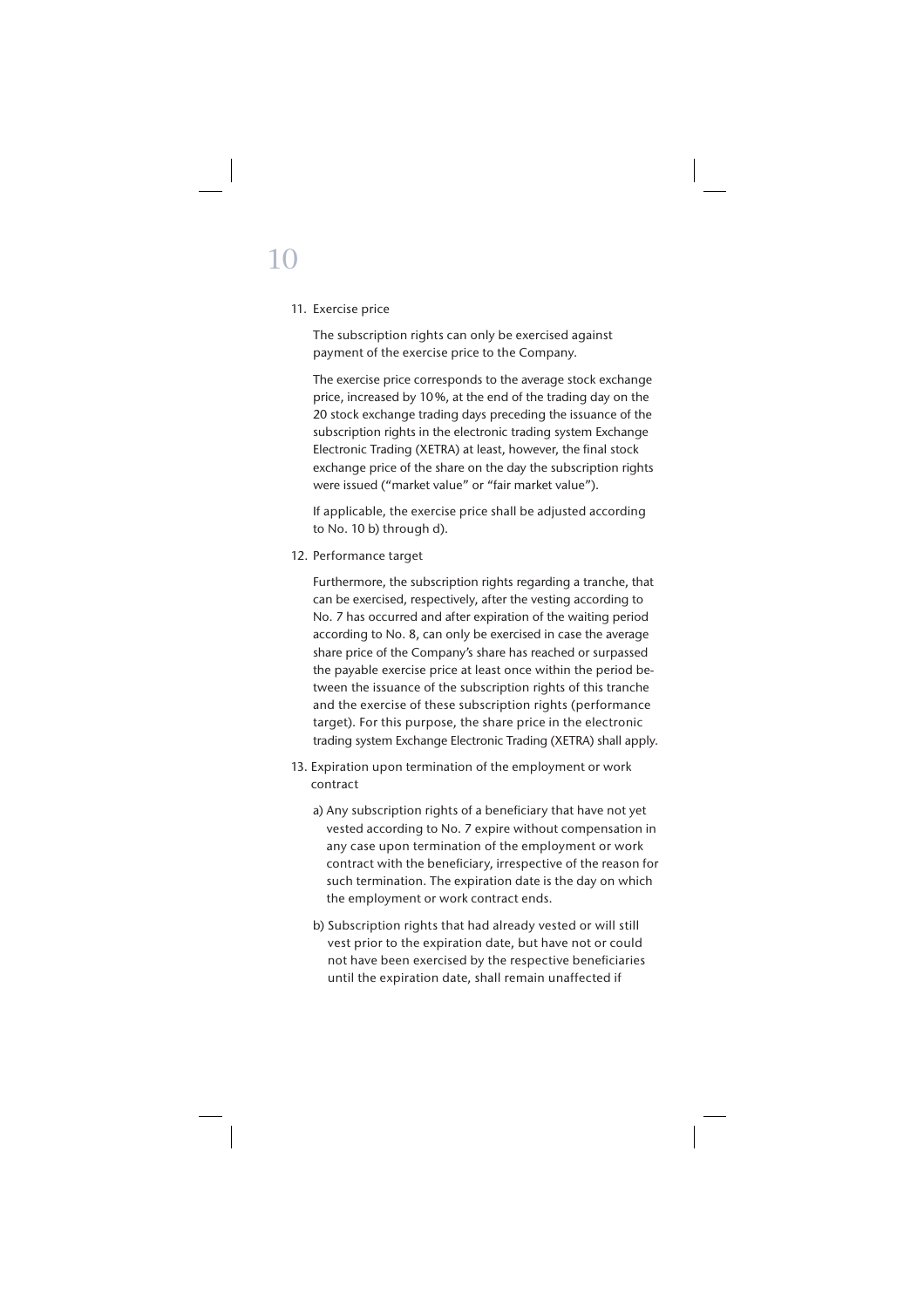- aa) on the expiration date the term of these subscription rights has not expired yet and
- bb) the employment or work contract was not or could not have been terminated by the respective company with which it persisted based on an important reason caused by the beneficiary.

 Otherwise, such subscription rights shall also vest without compensation. Persisting vested subscription rights can and must be exercised by the respective beneficiary in the first exercise period, in which all exercise requirements set out in Nos. 8, 12 and 13 exist with respect to these subscription rights and in which the term of these subscription rights has not expired yet according to No. 9, as long as the Executive Board (or, in the case that the beneficiaries are members of the Executive Board, the Supervisory Board) did not set a deviating exercise period for such instance when issuing the subscription rights. The Company shall inform the respective beneficiary in writing on the occurrence of these exercise requirements prior to the beginning of the respective exercise period. In case the subscription rights are not exercised within this exercise period, they also expire without compensation.

 c) The regulations of this No. 13 shall apply in case of the death of a beneficiary with the proviso that previously vested subscription rights that have not been or could not yet be exercised still can and must be exercised by the heirs and/or the legatees of the deceased beneficiary within the two exercise periods following the death of the beneficiary, in which all exercise requirements set out in Nos. 8, 12 and 13 exist with respect to these subscription rights and in which the term of these subscription rights has not yet expired according to No. 9, as long as the Executive Board (or, in the case that the beneficiaries are members of the Executive Board, the Supervisory Board) did not set a deviating exercise period for such instance when issuing the subscription rights. Otherwise, such subscription rights shall also vest without compensation. Vis-à-vis the Company, several heirs and/or legatees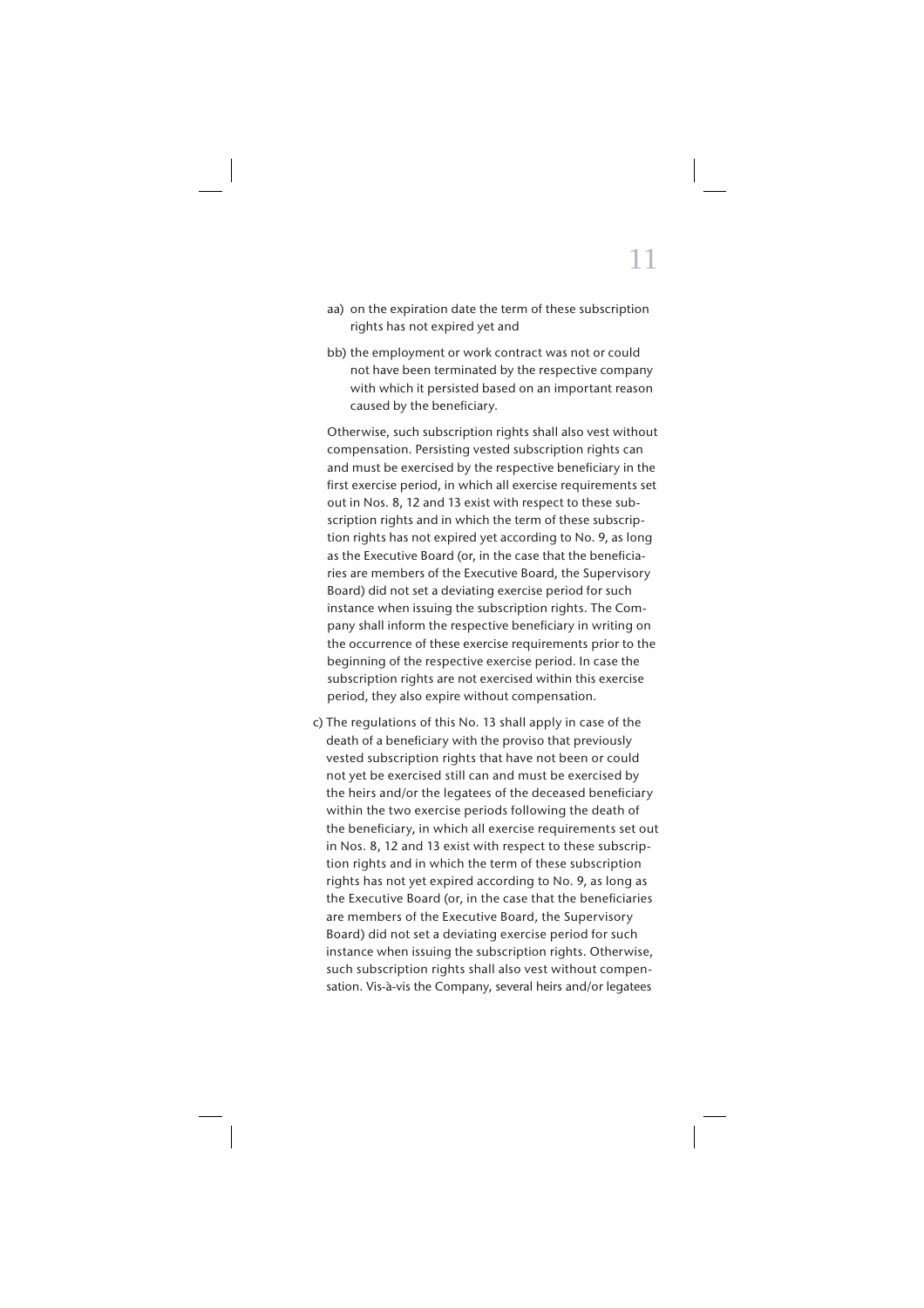can exercise any rights resulting from the inherited or bequeathed subscription rights only through a joint agent of all heirs and/or legatees. The nomination of the joint agent vis-à-vis the Company must be effected in writing, jointly by all heirs and/or legatees.

- d) Special regulations can be included in favor of the affected beneficiary by the Executive Board (or, in the case that the beneficiaries are members of the Executive Board, the Supervisory Board) for cases of occupational disability or incapacity to work, retirement or termination of the employment agreement by mutual consent as well as for the termination of the affiliation of a company within the meaning of Sections 15 et seq. AktG. However, specific exercise periods stipulated by the Executive Board (or, in the case that the beneficiaries are members of the Executive Board, the Supervisory Board) when issuing the subscription rights as well as the two-year waiting period according to No. 8 must not be shortened.
- 14. Transfer/exercisability

The subscription rights granted to the beneficiaries under this Share Option Program 06-10 are nontransferable. Any disposal of subscription rights, the granting of a subparticipation, pledge of subscription rights and the establishment of a trust with respect to the subscription rights are not permitted. The same shall apply for transactions that would economically result in a sale or encumbrance of the subscription rights. If a beneficiary disposes of his subscription rights in contravention of the aforementioned rules, they expire without compensation.

15. Expiration at the end of the term

 In case that subscription rights are not or cannot be exercised until the end of their term, they expire without compensation. The same applies for vested subscription rights.

#### 16. Implementation of the capital increase

 The capital increase (the issuance of shares) shall occur immediately following the valid exercise of subscription rights.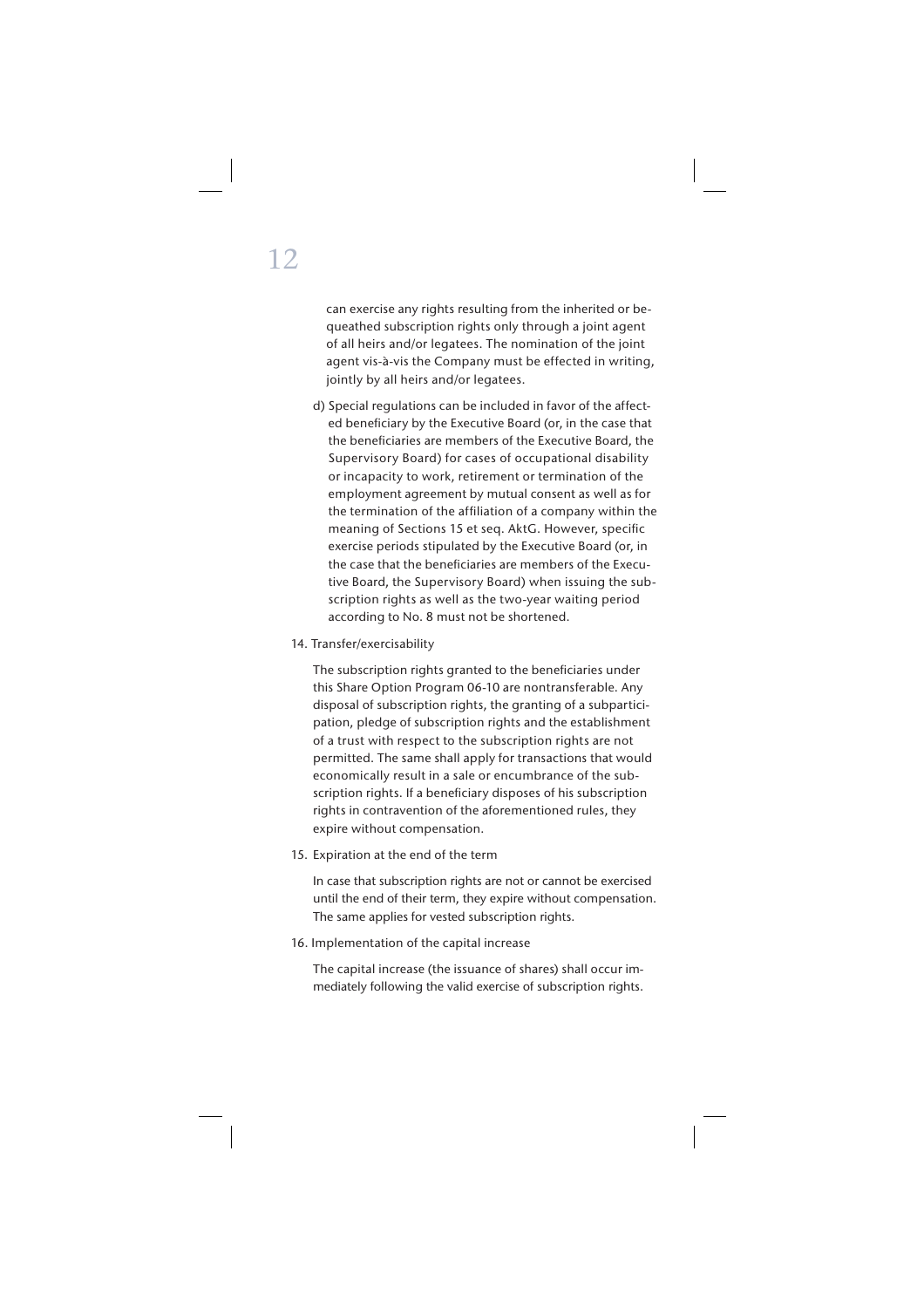17. Dividend rights

The new shares shall participate in the profit from the beginning of the fiscal year in which they are issued.

 18. Authorization regarding the amendment of the Articles of Association

 The Supervisory Board is authorized to amend the Articles of Association according to the respective issuance of the subscribed shares.

19. Authorization to determine the details

 The Supervisory Board shall determine the details regarding the issuance of subscription rights and the further conditions for exercising these rights as far as the members of the Executive Board are affected.

 In all other cases, the Executive Board of the Company is competent to determine such details.

 These details involve, in particular, the granting of subscription rights to individual beneficiaries as well as the determination of regulations regarding the implementation and the procedure of the granting and exercise of subscription rights.

20. Taxation

 All taxes that are payable due to the granting or exercise of subscription rights or the sale of the shares acquired through the exercise of the subscription rights by the beneficiaries, shall be borne by the beneficiaries.

21. Voluntary benefit

The granting of subscription rights to the beneficiaries under this Program constitutes a voluntary benefit by the Company, with respect to which the beneficiaries shall have no claim (even in case of a future iteration). It is, in particular, not intended to establish a company practice regarding the granting of subscription rights.

22. Insider trading

In principle, the beneficiaries are entitled to immediately resell the shares acquired following the exercise of their subscription rights. However, it is expressly pointed out to them that a resale of these shares can be subject to an insider trading ban according to Section 14 of the Stock Trading Act (Wert-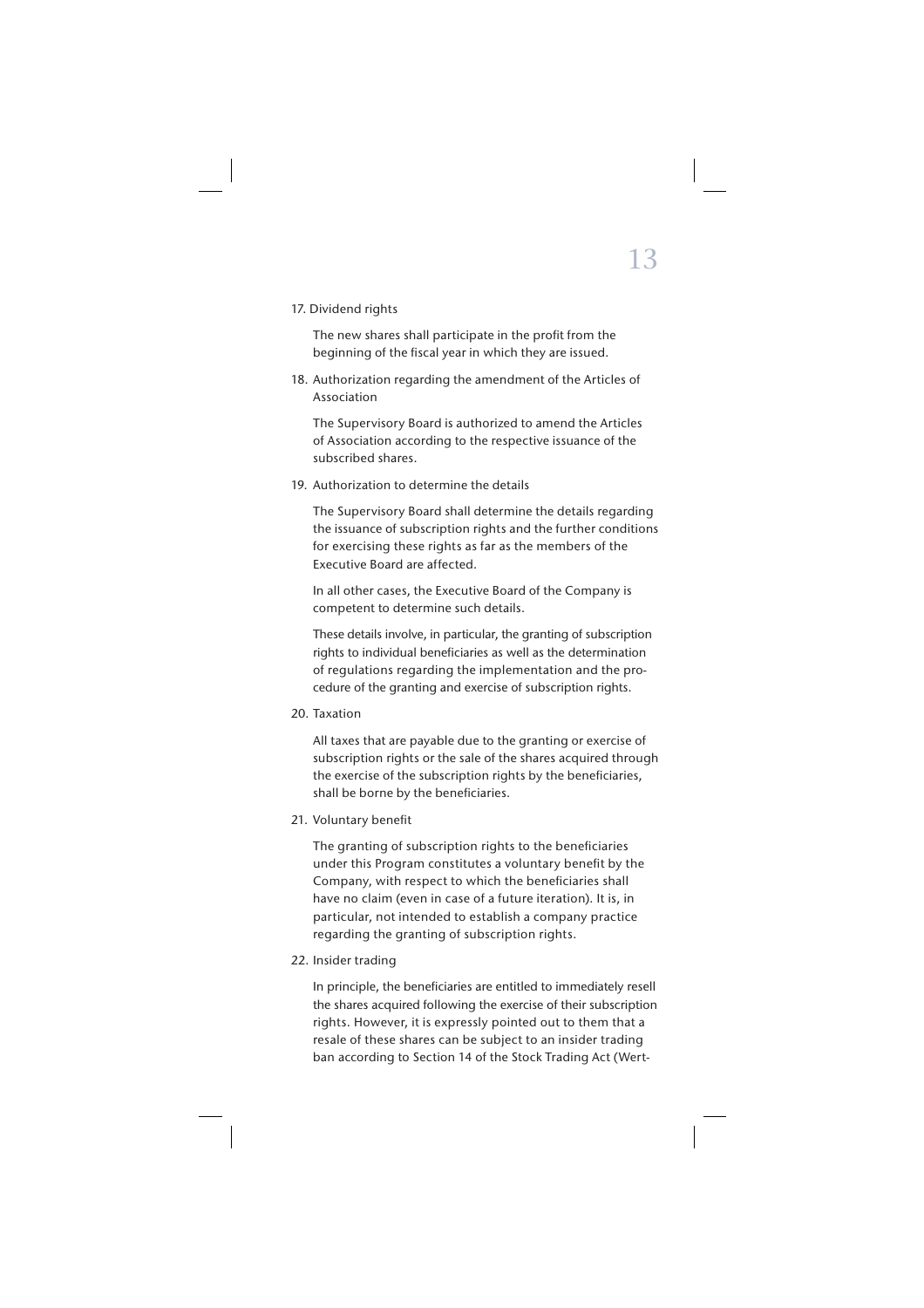papierhandelsgesetz) and that, therefore, they must refrain from any disposal of the shares acquired following the exercise of their subscription rights, in case they have knowledge of a not publicly known circumstance relating to the Company shares that is capable to considerably affect the share price in case it becomes publicly known.

23. Choice of law, place of jurisdiction

 The granting of subscription rights under the conditions set forth herein is exclusively subject to German law, excluding the rules of Private International Law. As far as legally admissible, the place of jurisdiction for all disputes arising in connection with the granting of subscription rights according to this Share Option Program is the registered office of the Company.

24. Severability

 Should any provision of these conditions be invalid, ineffective or unenforceable as a whole or in part, the validity, effectiveness and enforceability of the remaining provisions shall not be affected thereby. Any such invalid, ineffective or unenforceable provision shall be deemed replaced by such valid, effective and enforceable provision as comes closest to the intent of the Company or its presumed intent according to the purpose of the conditions if it had taken into account the relevant point in question upon determination of these conditions. The aforesaid shall apply mutatis mutandis to any gap in these conditions.

### **B. Amendment of the Articles of Association**

 The following para. 8 shall be added to § 5 of the Articles of Association:

"§ 5 Amount and Division of Share Capital

[…]

 8. The share capital shall be increased conditionally (Conditional Capital V) by up to EUR 647,679.00 divided into 647,679 of bearer shares of Common Share with a calculatory par value of EUR 1.00 per share. The conditional capital increase shall only be carried out in so far as option rights were issued on the basis of the Share Option Program 06-10 of the Company, resolved at the Annual General Shareholders' Meeting on July 10, 2006, and the holders of these share options exercise their right to subscribe to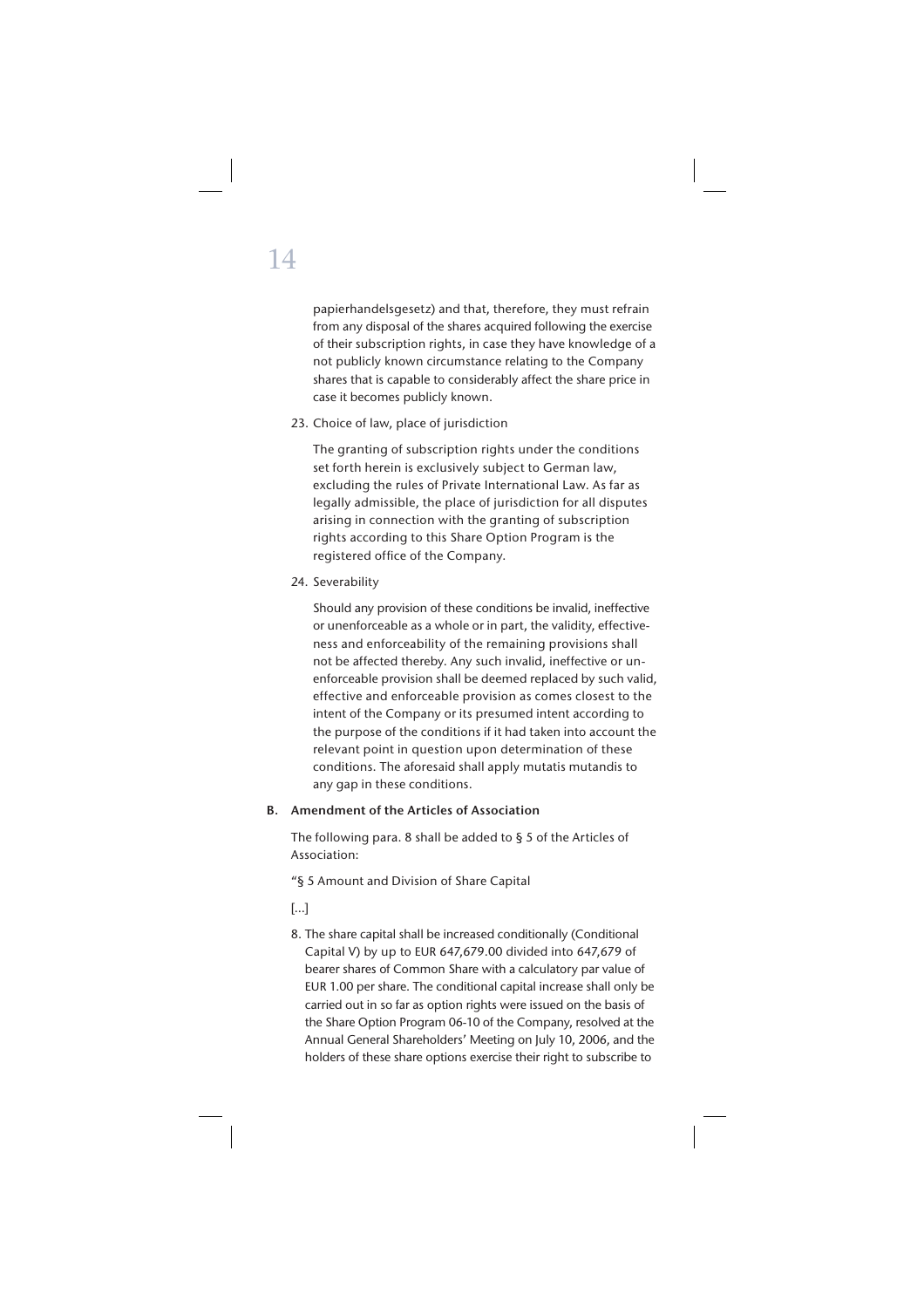shares of the Company and the Company does not transfer its own shares in fulfillment of these option rights. The new shares shall participate in the profit from the beginning of the fiscal year in which they are issued. The Supervisory Board is authorized to lay down the further details regarding the implementation of the conditional capital increase as far as the granting of options to members of the Executive Board is concerned. In other cases the Executive Board is authorized to lay down the further details. The Supervisory Board is authorized to amend the wording of § 5 (1) and (8) of the Articles of Association in accordance with the volume of the capital increase from conditional capital."

### **6. Election of the auditors for fi scal 2006**

 The Supervisory Board proposes the election of the auditing company UHY Deutschland AG Wirtschaftsprüfungsgesellschaft, Berlin, Germany, to serve as the auditor for the annual financial statements and the consolidated financial statements for fiscal 2006.

**7. Amendment of § 16 (Location of meetings, convention and prerequisites for attendance) and § 17 (Chair of Shareholders' Meeting) of the Articles of Association** On November 1, 2005, the Law on Corporate Integrity and Modernization of the Right of Avoidance ("UMAG") came into effect. Among other things, the UMAG amended the convocation periods and the rules on the shareholders' right to attend the Annual General Shareholders' Meeting. In particular, the requirement to deposit shares before the meeting is eliminated. The proof of ownership of the shares provided by the depository bank or financial services institution is now sufficient identification for holders of bearer shares for the participation in the Annual General Shareholders' Meeting and the exercise of the voting rights. Proof is to be based on a so-called record date, i. e. the beginning of the twenty-first day prior to the Annual General Shareholders' Meeting. According to the amended law, the Articles of Association may also stipulate that the shareholders have to register prior to the meeting. Furthermore, the new Section 131 para. 2 sentence 2 AktG, introduced by the UMAG, provides that the chairman of the meeting may be authorized by the Articles of Association to reasonably limit the shareholders' time to speak and ask questions.

 The Articles of Association of the Company are to be amended to reflect the amended law.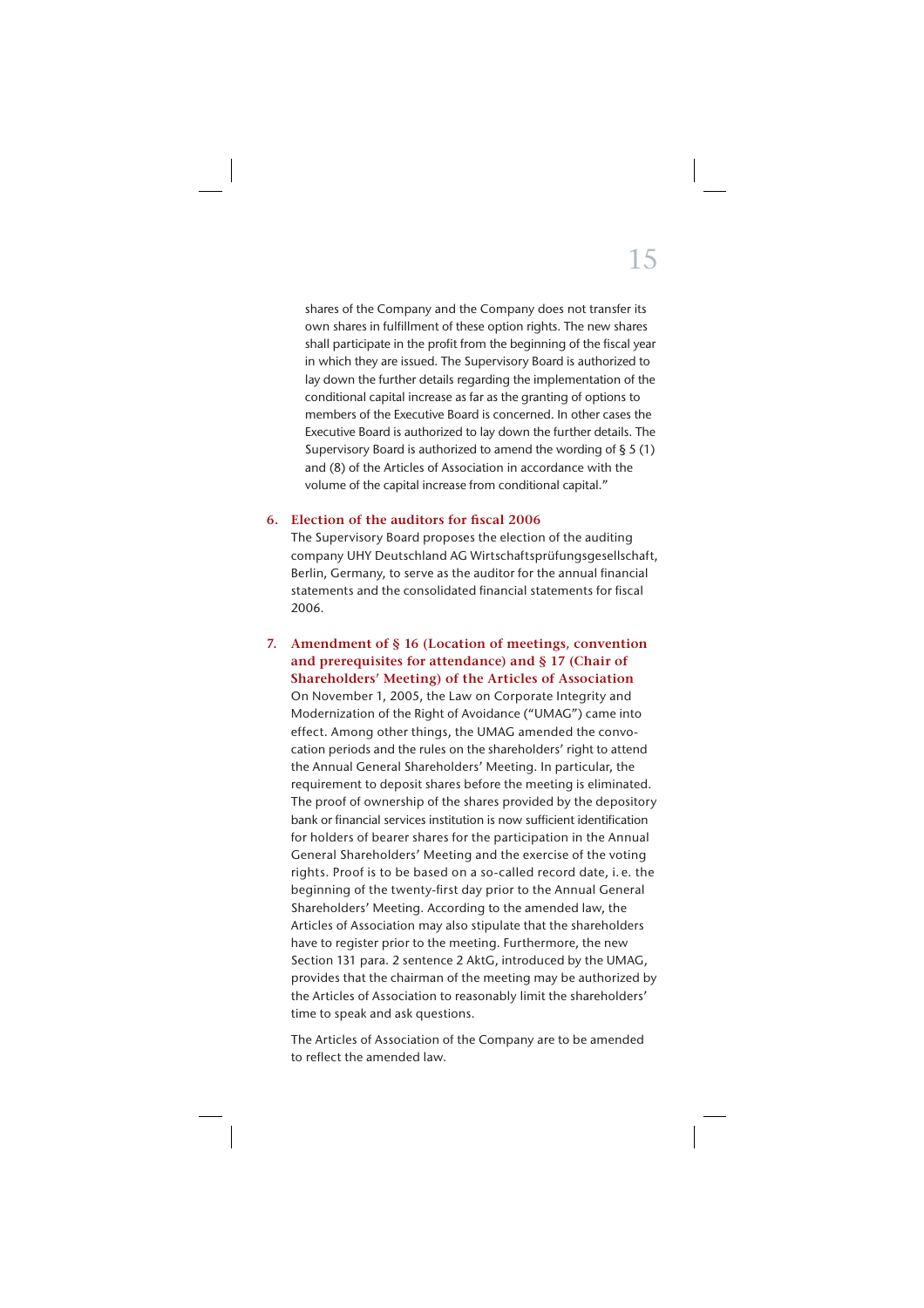# 16

 Therefore, the Executive Board and the Supervisory Board propose to resolve as follows:

 a) In § 16 of the Articles of Association, paras. 4 through 9 shall be abolished and be replaced by the following paras. 4 and 5:

### "§ 16

Location of meeting, convention and prerequisites for attendance

### […]

- 4. Shareholders who wish to attend the Annual General Shareholders' Meeting or exercise their voting rights must register prior to the meeting and prove their entitlement. The registration and the evidence of entitlement must be received by the Company at the address stated for this purpose in the convening notice on the seventh day prior to the Annual General Shareholders' Meeting (registration date) at the latest, in German or English language. The convening notice can determine further languages in which the registration or the evidence of entitlement or both shall be permitted.
- 5. Proof of their entitlement requires a confirmation in text form provided by the depository bank or financial services institution relating to ownership at the point in time set forth in the AktG. In case of doubts with respect to the correctness or authenticity of the confirmation, the Company is entitled to demand additional evidence, as deemed appropriate. In case such further evidence is not provided or not provided in due form, the Company can reject the shareholder."
- b) In § 17 (2) of the Articles of Association, the following sentences 2 and 3 shall be newly added:

### "§ 17 Chair of Annual General Shareholders' Meeting

[…]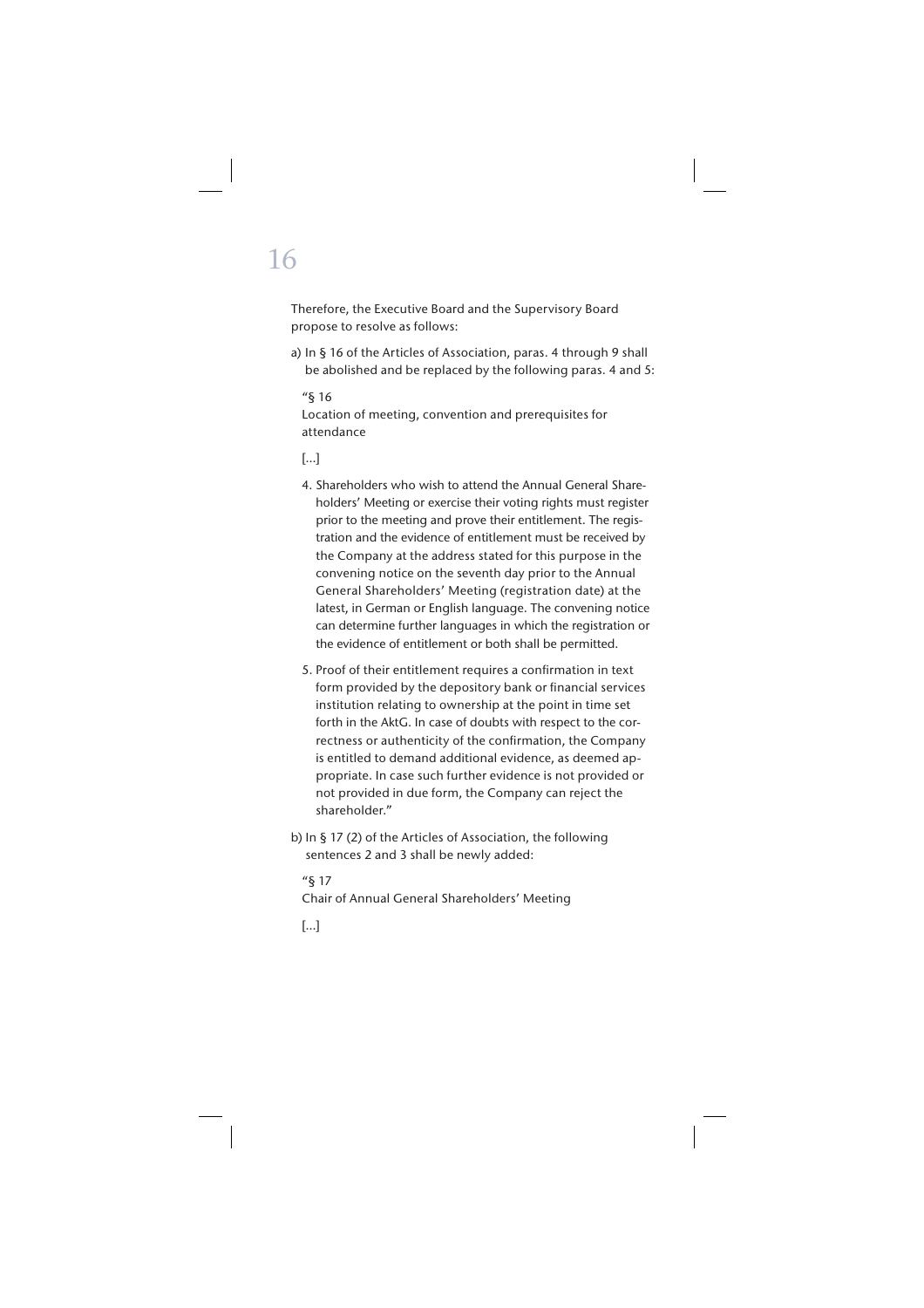2. […] Furthermore, the person presiding may reasonably limit the time for shareholders to speak and ask questions. The person presiding is particularly empowered to set a reasonable time frame at the beginning or during the Annual General Shareholders' Meeting regarding the right to speak and ask questions for the entire Annual General Shareholders' Meeting, for individual items on the agenda, and for individual persons."

## Attendance at the Annual General Shareholders' Meeting

......................................................................................

The Law on Corporate Integrity and Modernization of the Right of Avoidance ("UMAG") which came into effect on November 1, 2005, has changed the requirements regarding the registration for the Annual General Shareholders' Meeting, the evidence of entitlement to participate in the Annual General Shareholders' Meeting and the exercise of the voting rights. This amendment of the law requires an amendment of the Articles of Association of Epigenomics AG. Until the amendment of the Articles becomes effective, the current provisions of the Articles (in connection with the transitional arrangements of the UMAG) apply concurrently with the new provisions of the law. Thus, there are two alternative possibilities for participating in and exercising the voting rights during the Annual General Shareholders' Meeting on July 10, 2006. It suffices to only fulfill one of the two following alternatives:

### 1. Right to attend by depositing

Shareholders who deposit their shares by the beginning of the twentyfirst day prior to the Annual General Shareholders' Meeting, i.e. until the beginning of June 19, 2006, (midnight) at the latest with the Company, a German notary, a central depository for securities entitled to take such shares in escrow or with DZ Bank AG Deutsche Zentral-Genossenschaftsbank and its branches as escrow agent and leave them there until termination of the Annual General Shareholders'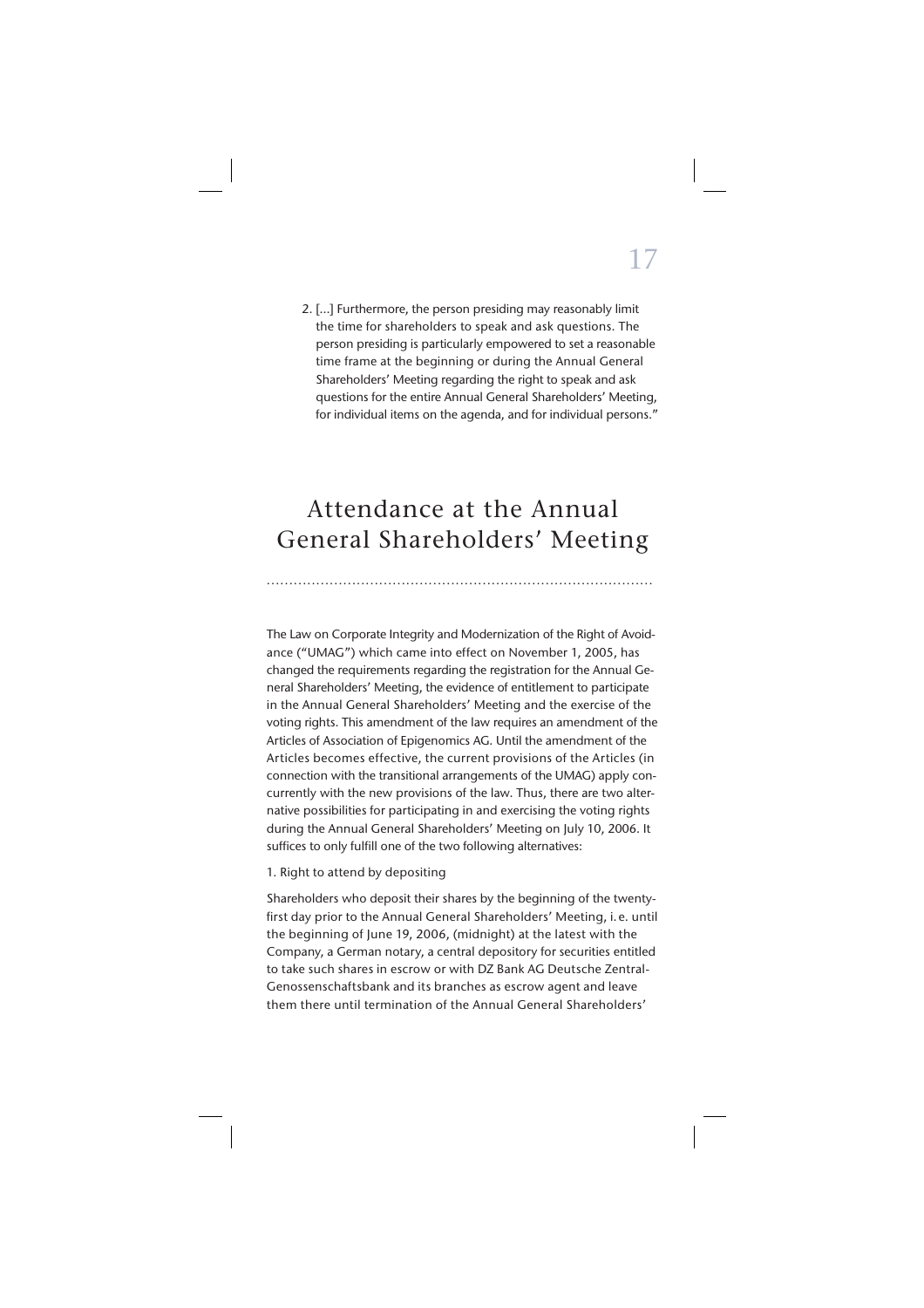## 18

Meeting are entitled to attend the Annual General Shareholders' Meeting and exercise their voting rights. The deposit is also duly performed in case the shares are held locked by a different bank with the consent of the escrow agent until termination of the Annual General Shareholders' Meeting.

In case of a deposit with a German notary or a central depository for securities, the deposit certificate has to be handed over to the Company at the latest until the expiration of July 4, 2006, (midnight) at the following address: Epigenomics AG, Mr. Thomas Braun, Kleine Präsidentenstrasse 1, 10178 Berlin, Germany, fax: +49 3024345 555, e-Mail: thomas.braun@epigenomics.com

### 2. Right to attend by proof of ownership of shares

Shareholders who present special proof to the Company of their ownership of the shares by the depository bank or financial services institution are also entitled to attend the Annual General Shareholders' Meeting and exercise their voting rights. Text form is sufficient for such proof. Proof of ownership of the shares must relate to ownership at the beginning of the twenty-first day prior to the Annual General Shareholders' Meeting, i. e. the beginning of June 19, 1006 (midnight), and must be received by the Company no later than until the expiration of the seventh day prior to the Annual General Shareholders' Meeting, i. e. at the latest until the expiration of July 3, 2006 (midnight), at the following address: Epigenomics AG, Mr. Thomas Braun, Kleine Präsidentenstrasse 1, 10178 Berlin, Germany, fax: +49 3024345 555, e-Mail: thomas.braun@epigenomics.com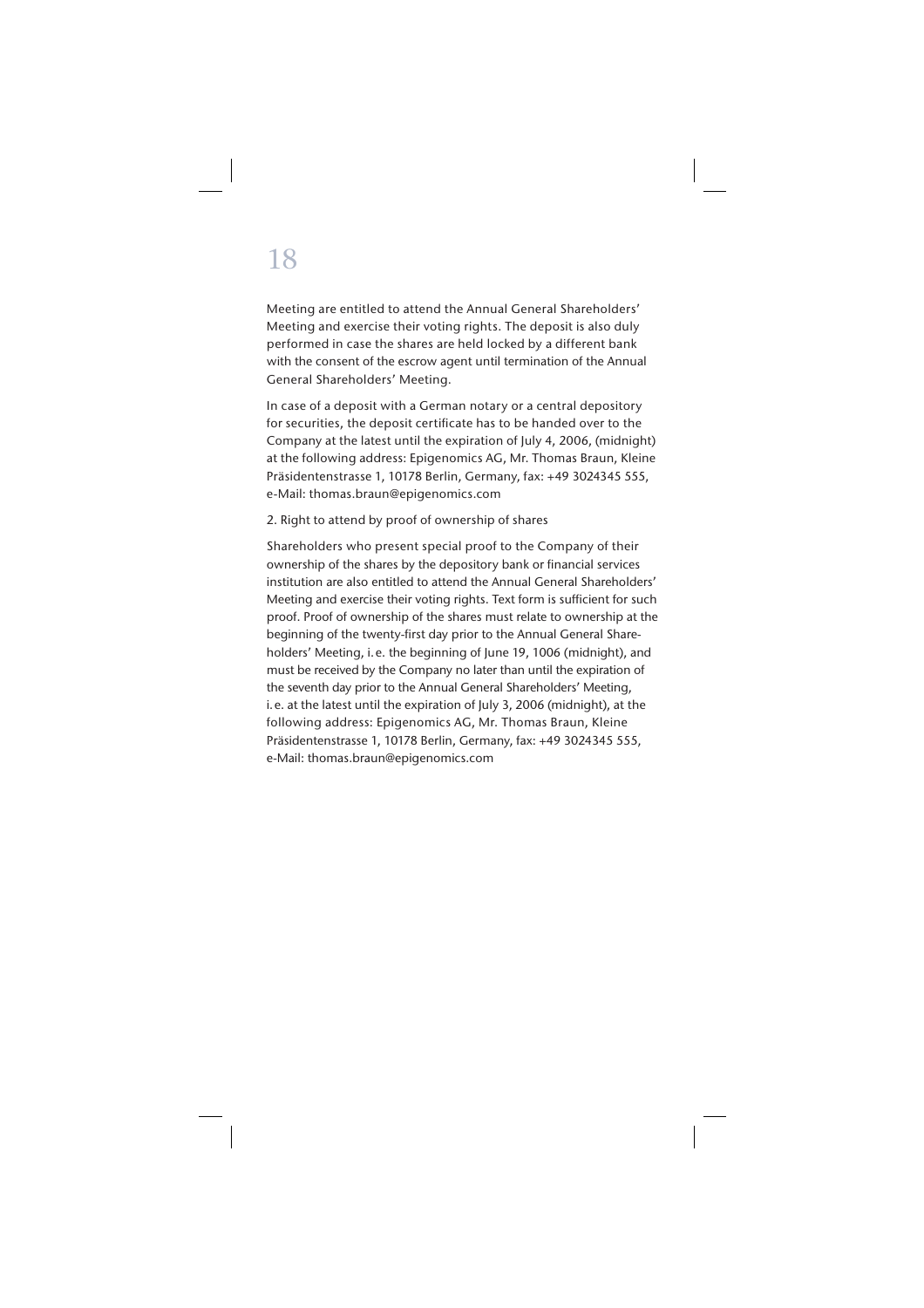### Proxy voting

......................................................................................

Shareholders can also exercise their voting right in the Annual General Shareholders' Meeting by proxy, e.g. the depositary banks, a shareholders' association or any other person of their choice. In this case, shareholders are required to dispose of an entry card to the Annual General Shareholders' Meeting. Powers of attorney need to be in writing. Shareholders will receive the required documents and information together with their entry card.

As a special service, we offer our shareholders the possibility to grant a power of attorney in advance of the Annual General Shareholders' Meeting to a proxy nominated by the Company. Shareholders wishing to grant a power of attorney to such proxy nominated by the Company are likewise required to dispose of an entry card to the Annual General Shareholders' Meeting. Powers of attorney need to be in writing. In case a power of attorney is given to the representative of the Company, the proxy has to receive specific instructions for exercising the voting rights. Without such instructions, the power of attorney is invalid. The Company representative is obliged to exercise the voting right in accordance with the instructions.

Shareholders will receive the required documents and information together with their entry card.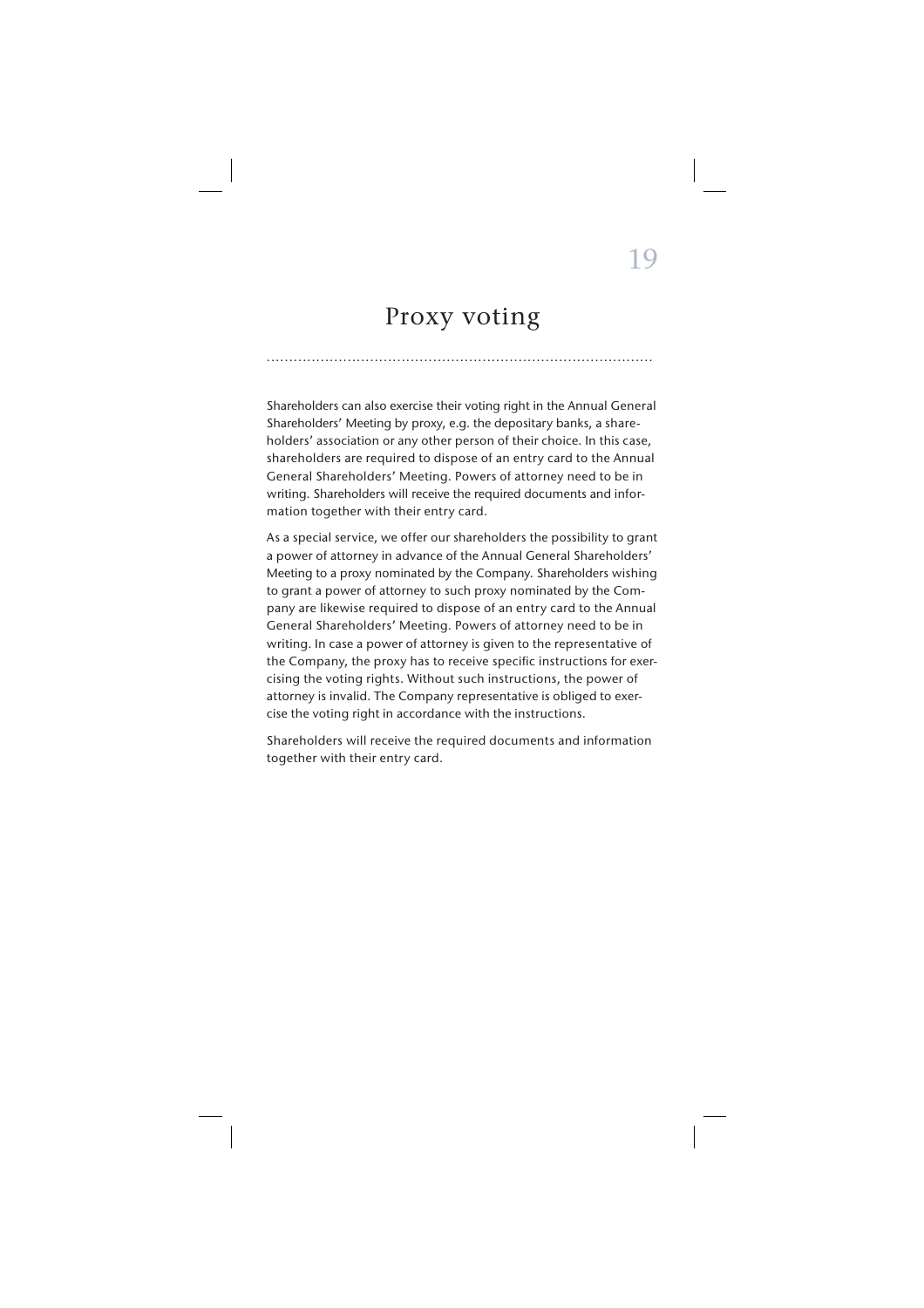## 20

## Motions by shareholders and nominations

Enquiries and countermotions regarding a specific item of the agenda as well as nominations by shareholders according to Sections 126, 127 AktG need to be addressed exclusively to:

......................................................................................

Epigenomics AG, Mr. Thomas Braun Kleine Präsidentenstrasse 1, 10178 Berlin, Germany fax: +49-30-2 43 45 555, e-mail: thomas.braun@epigenomics.com

Countermotions and nominations by shareholders that are received by the Company at the latest two weeks prior to the day of the Annual General Shareholders' Meeting in the manner prescribed by the law, will be published at http://www.epigenomics.com according to the legal provisions. Any comments by management will likewise be published at this address.

Berlin, May 2006

Epigenomics AG

The Executive Board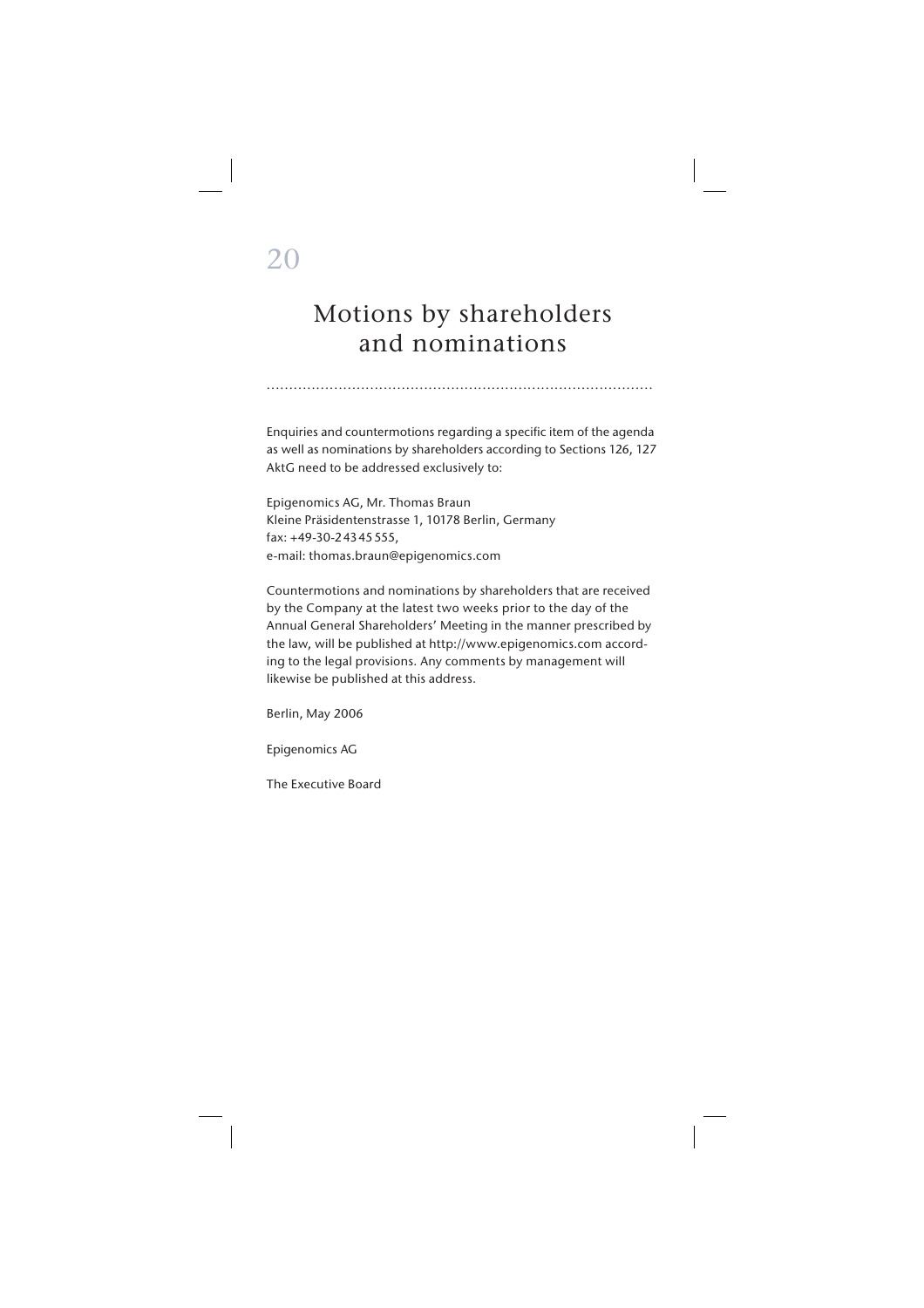### THIS DOCUMENT CONSTITUTES A CONVENIENCE **TRANSLATION OF THE AUTHENTIC GERMAN VERSION.**

IN CASE OF ANY DISCREPANCIES **THE GERMAN VERSION SHALL BE AUTHORITATIVE.**